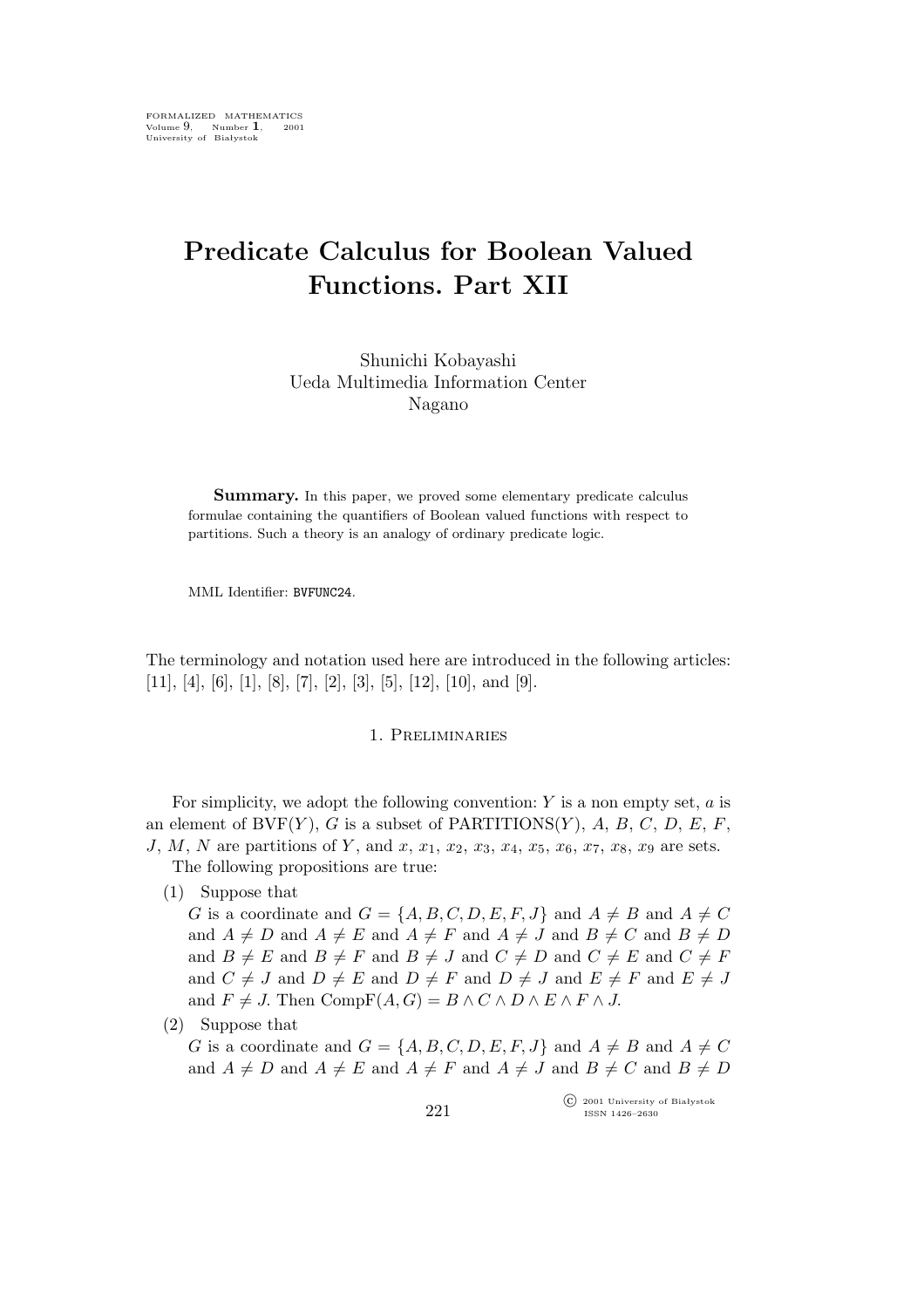#### SHUNICHI KOBAYASHI

and  $B \neq E$  and  $B \neq F$  and  $B \neq J$  and  $C \neq D$  and  $C \neq E$  and  $C \neq F$ and  $C \neq J$  and  $D \neq E$  and  $D \neq F$  and  $D \neq J$  and  $E \neq F$  and  $E \neq J$ and  $F \neq J$ . Then  $CompF(B, G) = A \wedge C \wedge D \wedge E \wedge F \wedge J$ .

 $(3)$  Suppose that

G is a coordinate and  $G = \{A, B, C, D, E, F, J\}$  and  $A \neq B$  and  $A \neq C$ and  $A \neq D$  and  $A \neq E$  and  $A \neq F$  and  $A \neq J$  and  $B \neq C$  and  $B \neq D$ and  $B \neq E$  and  $B \neq F$  and  $B \neq J$  and  $C \neq D$  and  $C \neq E$  and  $C \neq F$ and  $C \neq J$  and  $D \neq E$  and  $D \neq F$  and  $D \neq J$  and  $E \neq F$  and  $E \neq J$ and  $F \neq J$ . Then  $CompF(C, G) = A \wedge B \wedge D \wedge E \wedge F \wedge J$ .

 $(4)$  Suppose that

G is a coordinate and  $G = \{A, B, C, D, E, F, J\}$  and  $A \neq B$  and  $A \neq C$ and  $A \neq D$  and  $A \neq E$  and  $A \neq F$  and  $A \neq J$  and  $B \neq C$  and  $B \neq D$ and  $B \neq E$  and  $B \neq F$  and  $B \neq J$  and  $C \neq D$  and  $C \neq E$  and  $C \neq F$ and  $C \neq J$  and  $D \neq E$  and  $D \neq F$  and  $D \neq J$  and  $E \neq F$  and  $E \neq J$ and  $F \neq J$ . Then  $CompF(D, G) = A \wedge B \wedge C \wedge E \wedge F \wedge J$ .

 $(5)$  Suppose that

G is a coordinate and  $G = \{A, B, C, D, E, F, J\}$  and  $A \neq B$  and  $A \neq C$ and  $A \neq D$  and  $A \neq E$  and  $A \neq F$  and  $A \neq J$  and  $B \neq C$  and  $B \neq D$ and  $B \neq E$  and  $B \neq F$  and  $B \neq J$  and  $C \neq D$  and  $C \neq E$  and  $C \neq F$ and  $C \neq J$  and  $D \neq E$  and  $D \neq F$  and  $D \neq J$  and  $E \neq F$  and  $E \neq J$ and  $F \neq J$ . Then  $CompF(E, G) = A \wedge B \wedge C \wedge D \wedge F \wedge J$ .

 $(6)$  Suppose that

G is a coordinate and  $G = \{A, B, C, D, E, F, J\}$  and  $A \neq B$  and  $A \neq C$ and  $A \neq D$  and  $A \neq E$  and  $A \neq F$  and  $A \neq J$  and  $B \neq C$  and  $B \neq D$ and  $B \neq E$  and  $B \neq F$  and  $B \neq J$  and  $C \neq D$  and  $C \neq E$  and  $C \neq F$ and  $C \neq J$  and  $D \neq E$  and  $D \neq F$  and  $D \neq J$  and  $E \neq F$  and  $E \neq J$ and  $F \neq J$ . Then  $CompF(F, G) = A \wedge B \wedge C \wedge D \wedge E \wedge J$ .

 $(7)$  Suppose that

G is a coordinate and  $G = \{A, B, C, D, E, F, J\}$  and  $A \neq B$  and  $A \neq C$ and  $A \neq D$  and  $A \neq E$  and  $A \neq F$  and  $A \neq J$  and  $B \neq C$  and  $B \neq D$ and  $B \neq E$  and  $B \neq F$  and  $B \neq J$  and  $C \neq D$  and  $C \neq E$  and  $C \neq F$ and  $C \neq J$  and  $D \neq E$  and  $D \neq F$  and  $D \neq J$  and  $E \neq F$  and  $E \neq J$ and  $F \neq J$ . Then  $CompF(J, G) = A \wedge B \wedge C \wedge D \wedge E \wedge F$ .

(8) Let A, B, C, D, E, F, J be sets, h be a function, and A', B', C', D',  $E', F', J'$  be sets. Suppose that  $A \neq B$  and  $A \neq C$  and  $A \neq D$  and  $A \neq E$  and  $A \neq F$  and  $A \neq J$ and  $B \neq C$  and  $B \neq D$  and  $B \neq E$  and  $B \neq F$  and  $B \neq J$ and  $C \neq D$  and  $C \neq E$  and  $C \neq F$  and  $C \neq J$  and  $D \neq E$  and  $D \neq F$  and  $D \neq J$  and  $E \neq F$  and  $E \neq J$  and  $F \neq J$  and  $h =$  $(B \rightarrow B') + (C \rightarrow C') + (D \rightarrow D') + (E \rightarrow E') + (F \rightarrow F') + (J \rightarrow J') +$  $(A \rightarrow A')$ . Then  $h(A) = A'$  and  $h(B) = B'$  and  $h(C) = C'$  and  $h(D) = D'$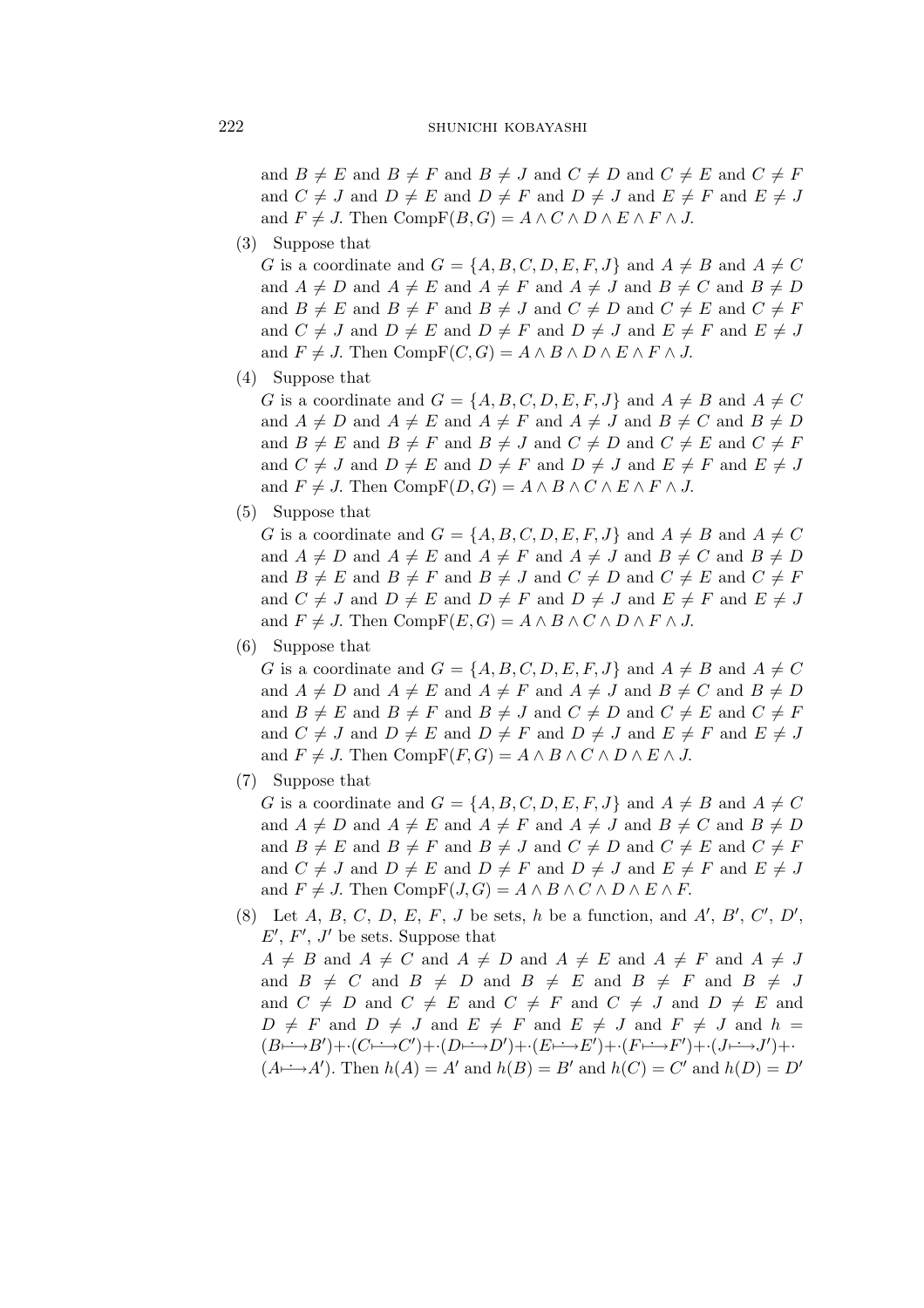and  $h(E) = E'$  and  $h(F) = F'$  and  $h(J) = J'$ .

(9) Let A, B, C, D, E, F, J be sets, h be a function, and A', B', C', D',  $E', F', J'$  be sets. Suppose that

 $A \neq B$  and  $A \neq C$  and  $A \neq D$  and  $A \neq E$  and  $A \neq F$  and  $A \neq J$ and  $B \neq C$  and  $B \neq D$  and  $B \neq E$  and  $B \neq F$  and  $B \neq J$ and  $C \neq D$  and  $C \neq E$  and  $C \neq F$  and  $C \neq J$  and  $D \neq E$  and  $D \neq F$  and  $D \neq J$  and  $E \neq F$  and  $E \neq J$  and  $F \neq J$  and  $h =$  $(B \xrightarrow{f} B') + (C \xrightarrow{f} C') + (D \xrightarrow{f} D') + (E \xrightarrow{f} E') + (F \xrightarrow{f} F') + (J \xrightarrow{f} J') +$  $(A \rightarrowtail A')$ . Then dom  $h = \{A, B, C, D, E, F, J\}.$ 

- (10) Let  $A, B, C, D, E, F, J$  be sets, h be a function, and  $A', B', C', D',$  $E', F', J'$  be sets. Suppose that  $A \neq B$  and  $A \neq C$  and  $A \neq D$  and  $A \neq E$  and  $A \neq F$  and  $A \neq J$ and  $B \neq C$  and  $B \neq D$  and  $B \neq E$  and  $B \neq F$  and  $B \neq J$ and  $C \neq D$  and  $C \neq E$  and  $C \neq F$  and  $C \neq J$  and  $D \neq E$  and  $D \neq F$  and  $D \neq J$  and  $E \neq F$  and  $E \neq J$  and  $F \neq J$  and  $h =$  $(B \xrightarrow{f} B') + (C \xrightarrow{f} C') + (D \xrightarrow{f} D') + (E \xrightarrow{f} E') + (F \xrightarrow{f} F') + (J \xrightarrow{f} J') +$  $(A \rightarrowtail A')$ . Then rng  $h = \{h(A), h(B), h(C), h(D), h(E), h(F), h(J)\}.$
- (11) Let G be a subset of PARTITIONS $(Y)$ , A, B, C, D, E, F, J be partitions of  $Y, z, u$  be elements of  $Y$ , and  $h$  be a function. Suppose that G is a coordinate and  $G = \{A, B, C, D, E, F, J\}$  and  $A \neq B$  and  $A \neq C$ and  $A \neq D$  and  $A \neq E$  and  $A \neq F$  and  $A \neq J$  and  $B \neq C$  and  $B \neq D$ and  $B \neq E$  and  $B \neq F$  and  $B \neq J$  and  $C \neq D$  and  $C \neq E$  and  $C \neq F$ and  $C \neq J$  and  $D \neq E$  and  $D \neq F$  and  $D \neq J$  and  $E \neq F$  and  $E \neq J$ and  $F \neq J$ . Then EqClass $(u, B \wedge C \wedge D \wedge E \wedge F \wedge J) \cap$  EqClass $(z, A) \neq \emptyset$ .
- (12) Let G be a subset of PARTITIONS $(Y)$ , A, B, C, D, E, F, J be partitions of  $Y$ , and  $z$ ,  $u$  be elements of  $Y$ . Suppose that G is a coordinate and  $G = \{A, B, C, D, E, F, J\}$  and  $A \neq B$  and  $A \neq C$ and  $A \neq D$  and  $A \neq E$  and  $A \neq F$  and  $A \neq J$  and  $B \neq C$  and  $B \neq D$ and  $B \neq E$  and  $B \neq F$  and  $B \neq J$  and  $C \neq D$  and  $C \neq E$  and  $C \neq F$ and  $C \neq J$  and  $D \neq E$  and  $D \neq F$  and  $D \neq J$  and  $E \neq F$  and  $E \neq J$  and  $F \neq J$  and  $EqClass(z, C \wedge D \wedge E \wedge F \wedge J) = EqClass(u, C \wedge D \wedge E \wedge F \wedge J).$ Then  $EqClass(u, CompF(A, G)) \cap EqClass(z, CompF(B, G)) \neq \emptyset$ .
- (13) Suppose that

G is a coordinate and  $G = \{A, B, C, D, E, F, J, M\}$  and  $A \neq B$  and  $A \neq C$ and  $A \neq D$  and  $A \neq E$  and  $A \neq F$  and  $A \neq J$  and  $A \neq M$  and  $B \neq C$ and  $B \neq D$  and  $B \neq E$  and  $B \neq F$  and  $B \neq J$  and  $B \neq M$  and  $C \neq D$ and  $C \neq E$  and  $C \neq F$  and  $C \neq J$  and  $C \neq M$  and  $D \neq E$  and  $D \neq F$ and  $D \neq J$  and  $D \neq M$  and  $E \neq F$  and  $E \neq J$  and  $E \neq M$  and  $F \neq J$ and  $F \neq M$  and  $J \neq M$ . Then Comp $F(A, G) = B \wedge C \wedge D \wedge E \wedge F \wedge J \wedge M$ .

(14) Suppose that

G is a coordinate and  $G = \{A, B, C, D, E, F, J, M\}$  and  $A \neq B$  and  $A \neq C$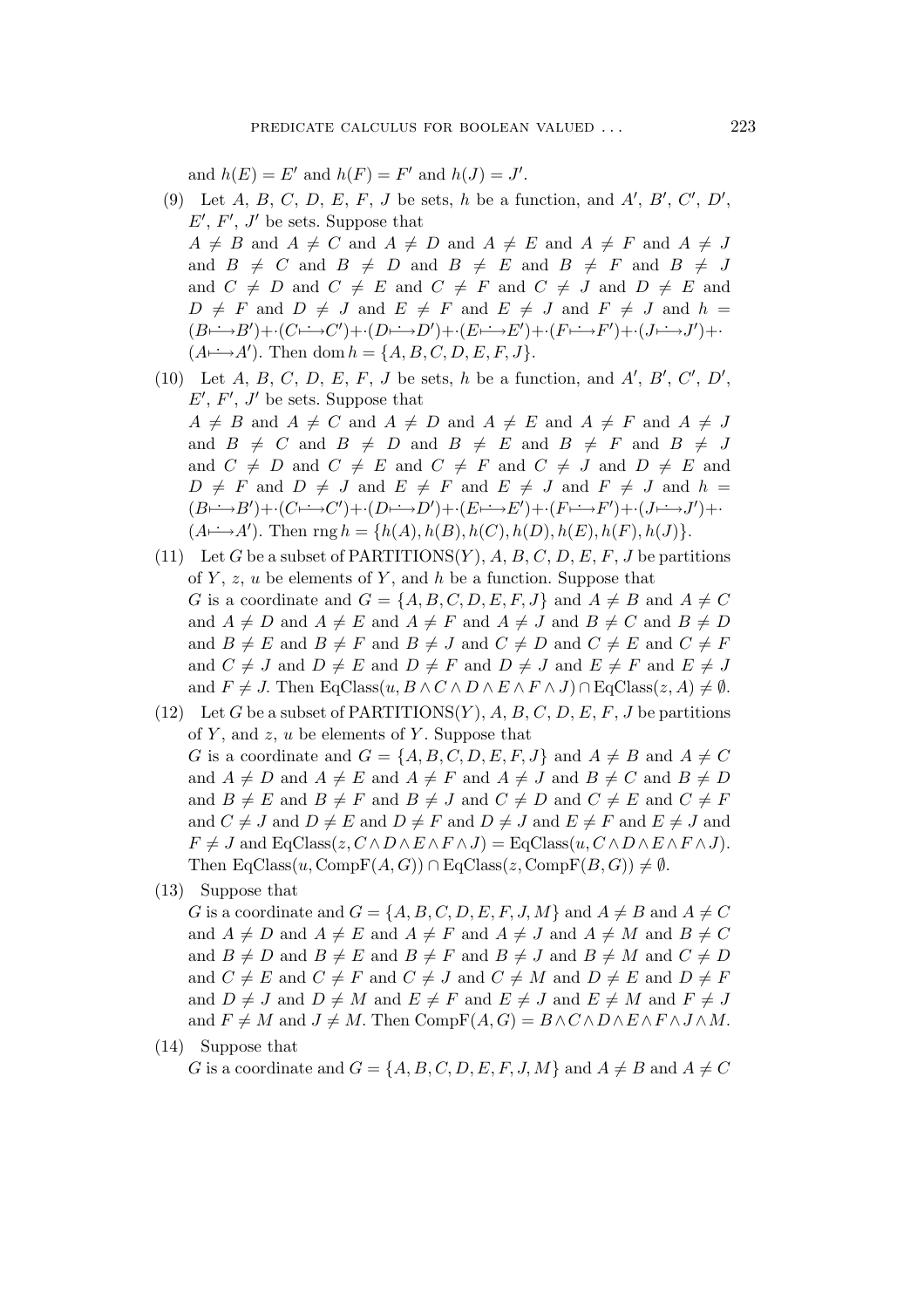and  $A \neq D$  and  $A \neq E$  and  $A \neq F$  and  $A \neq J$  and  $A \neq M$  and  $B \neq C$ and  $B \neq D$  and  $B \neq E$  and  $B \neq F$  and  $B \neq J$  and  $B \neq M$  and  $C \neq D$ and  $C \neq E$  and  $C \neq F$  and  $C \neq J$  and  $C \neq M$  and  $D \neq E$  and  $D \neq F$ and  $D \neq J$  and  $D \neq M$  and  $E \neq F$  and  $E \neq J$  and  $E \neq M$  and  $F \neq J$ and  $F \neq M$  and  $J \neq M$ . Then Comp $F(B, G) = A \wedge C \wedge D \wedge E \wedge F \wedge J \wedge M$ .

 $(15)$  Suppose that

G is a coordinate and  $G = \{A, B, C, D, E, F, J, M\}$  and  $A \neq B$  and  $A \neq C$ and  $A \neq D$  and  $A \neq E$  and  $A \neq F$  and  $A \neq J$  and  $A \neq M$  and  $B \neq C$ and  $B \neq D$  and  $B \neq E$  and  $B \neq F$  and  $B \neq J$  and  $B \neq M$  and  $C \neq D$ and  $C \neq E$  and  $C \neq F$  and  $C \neq J$  and  $C \neq M$  and  $D \neq E$  and  $D \neq F$ and  $D \neq J$  and  $D \neq M$  and  $E \neq F$  and  $E \neq J$  and  $E \neq M$  and  $F \neq J$ and  $F \neq M$  and  $J \neq M$ . Then Comp $F(C, G) = A \wedge B \wedge D \wedge E \wedge F \wedge J \wedge M$ .

 $(16)$  Suppose that

G is a coordinate and  $G = \{A, B, C, D, E, F, J, M\}$  and  $A \neq B$  and  $A \neq C$ and  $A \neq D$  and  $A \neq E$  and  $A \neq F$  and  $A \neq J$  and  $A \neq M$  and  $B \neq C$ and  $B \neq D$  and  $B \neq E$  and  $B \neq F$  and  $B \neq J$  and  $B \neq M$  and  $C \neq D$ and  $C \neq E$  and  $C \neq F$  and  $C \neq J$  and  $C \neq M$  and  $D \neq E$  and  $D \neq F$ and  $D \neq J$  and  $D \neq M$  and  $E \neq F$  and  $E \neq J$  and  $E \neq M$  and  $F \neq J$ and  $F \neq M$  and  $J \neq M$ . Then Comp $F(D, G) = A \wedge B \wedge C \wedge E \wedge F \wedge J \wedge M$ .

 $(17)$  Suppose that

G is a coordinate and  $G = \{A, B, C, D, E, F, J, M\}$  and  $A \neq B$  and  $A \neq C$ and  $A \neq D$  and  $A \neq E$  and  $A \neq F$  and  $A \neq J$  and  $A \neq M$  and  $B \neq C$ and  $B \neq D$  and  $B \neq E$  and  $B \neq F$  and  $B \neq J$  and  $B \neq M$  and  $C \neq D$ and  $C \neq E$  and  $C \neq F$  and  $C \neq J$  and  $C \neq M$  and  $D \neq E$  and  $D \neq F$ and  $D \neq J$  and  $D \neq M$  and  $E \neq F$  and  $E \neq J$  and  $E \neq M$  and  $F \neq J$ and  $F \neq M$  and  $J \neq M$ . Then Comp $F(E, G) = A \wedge B \wedge C \wedge D \wedge F \wedge J \wedge M$ .

- $(18)$  Suppose that
	- G is a coordinate and  $G = \{A, B, C, D, E, F, J, M\}$  and  $A \neq B$  and  $A \neq C$ and  $A \neq D$  and  $A \neq E$  and  $A \neq F$  and  $A \neq J$  and  $A \neq M$  and  $B \neq C$ and  $B \neq D$  and  $B \neq E$  and  $B \neq F$  and  $B \neq J$  and  $B \neq M$  and  $C \neq D$ and  $C \neq E$  and  $C \neq F$  and  $C \neq J$  and  $C \neq M$  and  $D \neq E$  and  $D \neq F$ and  $D \neq J$  and  $D \neq M$  and  $E \neq F$  and  $E \neq J$  and  $E \neq M$  and  $F \neq J$ and  $F \neq M$  and  $J \neq M$ . Then Comp $F(F, G) = A \wedge B \wedge C \wedge D \wedge E \wedge J \wedge M$ .
- $(19)$  Suppose that

G is a coordinate and  $G = \{A, B, C, D, E, F, J, M\}$  and  $A \neq B$  and  $A \neq C$ and  $A \neq D$  and  $A \neq E$  and  $A \neq F$  and  $A \neq J$  and  $A \neq M$  and  $B \neq C$ and  $B \neq D$  and  $B \neq E$  and  $B \neq F$  and  $B \neq J$  and  $B \neq M$  and  $C \neq D$ and  $C \neq E$  and  $C \neq F$  and  $C \neq J$  and  $C \neq M$  and  $D \neq E$  and  $D \neq F$ and  $D \neq J$  and  $D \neq M$  and  $E \neq F$  and  $E \neq J$  and  $E \neq M$  and  $F \neq J$ and  $F \neq M$  and  $J \neq M$ . Then Comp $F(J, G) = A \wedge B \wedge C \wedge D \wedge E \wedge F \wedge M$ .

 $(20)$  Suppose that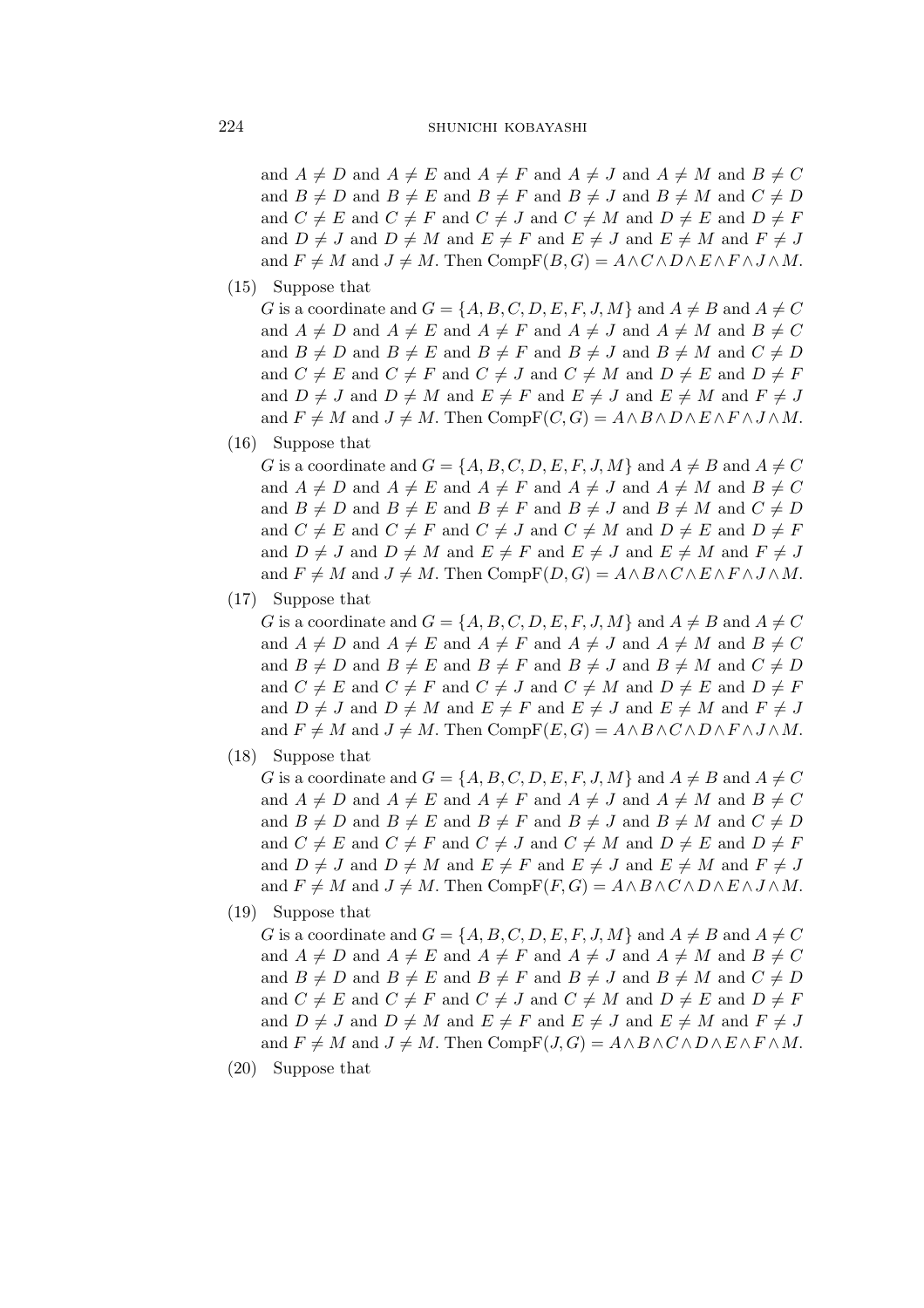G is a coordinate and  $G = \{A, B, C, D, E, F, J, M\}$  and  $A \neq B$  and  $A \neq C$ and  $A \neq D$  and  $A \neq E$  and  $A \neq F$  and  $A \neq J$  and  $A \neq M$  and  $B \neq C$ and  $B \neq D$  and  $B \neq E$  and  $B \neq F$  and  $B \neq J$  and  $B \neq M$  and  $C \neq D$ and  $C \neq E$  and  $C \neq F$  and  $C \neq J$  and  $C \neq M$  and  $D \neq E$  and  $D \neq F$ and  $D \neq J$  and  $D \neq M$  and  $E \neq F$  and  $E \neq J$  and  $E \neq M$  and  $F \neq J$ and  $F \neq M$  and  $J \neq M$ . Then Comp $F(M, G) = A \wedge B \wedge C \wedge D \wedge E \wedge F \wedge J$ .

- (21) Let A, B, C, D, E, F, J, M be sets, h be a function, and  $A'$ , B', C',  $D', E', F', J', M'$  be sets. Suppose that  $A \neq B$  and  $A \neq C$  and  $A \neq D$  and  $A \neq E$  and  $A \neq F$  and  $A \neq J$ and  $A \neq M$  and  $B \neq C$  and  $B \neq D$  and  $B \neq E$  and  $B \neq F$  and  $B \neq J$  and  $B \neq M$  and  $C \neq D$  and  $C \neq E$  and  $C \neq F$  and  $C \neq J$  and  $C \neq M$  and  $D \neq E$  and  $D \neq F$  and  $D \neq J$  and  $D \neq M$  and  $E \neq F$ and  $E \neq J$  and  $E \neq M$  and  $F \neq J$  and  $F \neq M$  and  $J \neq M$  and  $h =$  $(B \rightarrowtail B') + (C \rightarrowtail C') + (D \rightarrowtail D') + (E \rightarrowtail E') + (F \rightarrowtail F') + (J \rightarrowtail J') + \cdot$  $(M \rightarrow M') + (A \rightarrow A')$ . Then  $h(A) = A'$  and  $h(B) = B'$  and  $h(C) = C'$ and  $h(D) = D'$  and  $h(E) = E'$  and  $h(F) = F'$  and  $h(J) = J'$  and  $h(M) = M'$ .
- (22) Let A, B, C, D, E, F, J, M be sets, h be a function, and  $A'$ , B', C',  $D', E', F', J', M'$  be sets. Suppose that  $A \neq B$  and  $A \neq C$  and  $A \neq D$  and  $A \neq E$  and  $A \neq F$  and  $A \neq J$ and  $A \neq M$  and  $B \neq C$  and  $B \neq D$  and  $B \neq E$  and  $B \neq F$  and  $B \neq J$  and  $B \neq M$  and  $C \neq D$  and  $C \neq E$  and  $C \neq F$  and  $C \neq J$  and  $C \neq M$  and  $D \neq E$  and  $D \neq F$  and  $D \neq J$  and  $D \neq M$  and  $E \neq F$ and  $E \neq J$  and  $E \neq M$  and  $F \neq J$  and  $F \neq M$  and  $J \neq M$  and  $h =$  $(B \mapsto B') + (C \mapsto C') + (D \mapsto D') + (E \mapsto E') + (F \mapsto F') + (J \mapsto J') + \cdots$  $(M \rightarrow M') + (A \rightarrow A')$ . Then dom  $h = \{A, B, C, D, E, F, J, M\}$ .
- (23) Let A, B, C, D, E, F, J, M be sets, h be a function, and  $A'$ , B', C',  $D', E', F', J', M'$  be sets. Suppose that  $A \neq B$  and  $A \neq C$  and  $A \neq D$  and  $A \neq E$  and  $A \neq F$  and  $A \neq J$ and  $A \neq M$  and  $B \neq C$  and  $B \neq D$  and  $B \neq E$  and  $B \neq F$  and  $B \neq J$  and  $B \neq M$  and  $C \neq D$  and  $C \neq E$  and  $C \neq F$  and  $C \neq J$  and  $C \neq M$  and  $D \neq E$  and  $D \neq F$  and  $D \neq J$  and  $D \neq M$  and  $E \neq F$ and  $E \neq J$  and  $E \neq M$  and  $F \neq J$  and  $F \neq M$  and  $J \neq M$  and  $h =$  $(B \rightarrowtail B') + (C \rightarrowtail C') + (D \rightarrowtail D') + (E \rightarrowtail E') + (F \rightarrowtail F') + (J \rightarrowtail J') + \cdots$  $(M \rightarrow M') + (A \rightarrow A')$ . Then rng  $h = \{h(A), h(B), h(C), h(D), h(E), h(F), h(F)\}$  $h(J), h(M)$ .
- (24) Let a be an element of  $BVF(Y)$ , G be a subset of PARTITIONS(Y), A,  $B, C, D, E, F, J, M$  be partitions of Y, z, u be elements of Y, and h be a function. Suppose that G is a coordinate and  $G = \{A, B, C, D, E, F, J, M\}$  and  $A \neq B$  and  $A \neq C$

and  $A \neq D$  and  $A \neq E$  and  $A \neq F$  and  $A \neq J$  and  $A \neq M$  and  $B \neq C$  and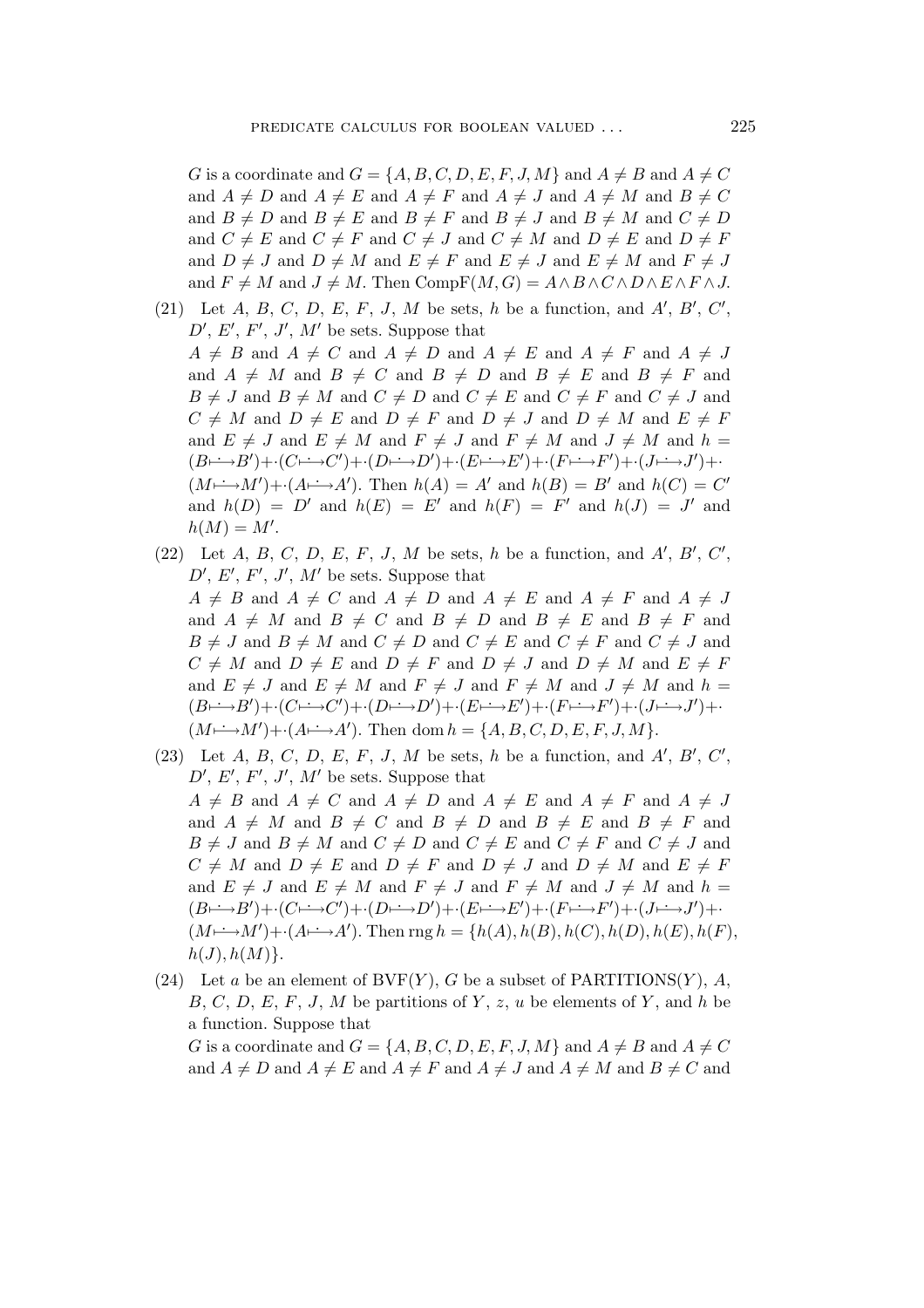$B \neq D$  and  $B \neq E$  and  $B \neq F$  and  $B \neq J$  and  $B \neq M$  and  $C \neq D$  and  $C \neq E$  and  $C \neq F$  and  $C \neq J$  and  $C \neq M$  and  $D \neq E$  and  $D \neq F$  and  $D \neq F$ J and  $D \neq M$  and  $E \neq F$  and  $E \neq J$  and  $E \neq M$  and  $F \neq J$  and  $F \neq M$ and  $J \neq M$ . Then EqClass $(u, B \land C \land D \land E \land F \land J \land M) \cap EqCl$  ass $(z, A) \neq \emptyset$ .

(25) Let a be an element of  $BVF(Y)$ , G be a subset of PARTITIONS(Y), A, B, C, D, E, F, J, M be partitions of Y, and  $z$ , u be elements of Y. Suppose that G is a coordinate and  $G = \{A, B, C, D, E, F, J, M\}$  and  $A \neq B$  and  $A \neq C$ and  $A \neq D$  and  $A \neq E$  and  $A \neq F$  and  $A \neq J$  and  $A \neq M$  and  $B \neq C$ and  $B \neq D$  and  $B \neq E$  and  $B \neq F$  and  $B \neq J$  and  $B \neq M$  and  $C \neq D$ and  $C \neq E$  and  $C \neq F$  and  $C \neq J$  and  $C \neq M$  and  $D \neq E$  and  $D \neq F$ and  $D \neq J$  and  $D \neq M$  and  $E \neq F$  and  $E \neq J$  and  $E \neq M$  and  $F \neq J$ and  $F \neq M$  and  $J \neq M$  and EqClass( $z, C \wedge D \wedge E \wedge F \wedge J \wedge M$ ) =  $EqClass(u, C \wedge D \wedge E \wedge F \wedge J \wedge M)$ . Then  $EqClass(u, CompF(A, G)) \cap$  $EqClass(z, CompF(B, G)) \neq \emptyset.$ 

The scheme *UI10* deals with a set  $A$ , a set  $B$ , a set  $C$ , a set  $D$ , a set  $E$ , a set  $\mathcal{F}$ , a set  $\mathcal{G}$ , a set  $\mathcal{H}$ , a set  $\mathcal{I}$ , a set  $\mathcal{J}$ , and and states that:

*P*[*A*, *B*, *C*, *D*, *E*, *F*, *G*, *H*, *I*,*J* ]

provided the following condition is satisfied:

- For all sets  $x_1, x_2, x_3, x_4, x_5, x_6, x_7, x_8, x_9, x_{10}$ holds  $\mathcal{P}[x_1,x_2,x_3,x_4,x_5,x_6,x_7,x_8,x_9,x_{10}].$
- Let us consider  $x_1, x_2, x_3, x_4, x_5, x_6, x_7, x_8, x_9.$

The functor  $\{x_1, x_2, x_3, x_4, x_5, x_6, x_7, x_8, x_9\}$  yielding a set is defined as follows:

(Def. 1)  $x \in \{x_1, x_2, x_3, x_4, x_5, x_6, x_7, x_8, x_9\}$  iff  $x = x_1$  or  $x = x_2$  or  $x = x_3$  or  $x = x_4$  or  $x = x_5$  or  $x = x_6$  or  $x = x_7$  or  $x = x_8$  or  $x = x_9$ .

We now state a number of propositions:

- (26)  $x \in \{x_1, x_2, x_3, x_4, x_5, x_6, x_7, x_8, x_9\}$  iff  $x = x_1$  or  $x = x_2$  or  $x = x_3$  or  $x = x_4$  or  $x = x_5$  or  $x = x_6$  or  $x = x_7$  or  $x = x_8$  or  $x = x_9$ .
- $(27)$   $\{x_1, x_2, x_3, x_4, x_5, x_6, x_7, x_8, x_9\} = \{x_1\} \cup \{x_2, x_3, x_4, x_5, x_6, x_7, x_8, x_9\}.$
- $(28)$  { $x_1, x_2, x_3, x_4, x_5, x_6, x_7, x_8, x_9$ } = { $x_1, x_2$ }  $\cup$  { $x_3, x_4, x_5, x_6, x_7, x_8, x_9$  }.
- $(29)$   $\{x_1, x_2, x_3, x_4, x_5, x_6, x_7, x_8, x_9\} = \{x_1, x_2, x_3\} \cup \{x_4, x_5, x_6, x_7, x_8, x_9\}.$
- (30)  ${x_1, x_2, x_3, x_4, x_5, x_6, x_7, x_8, x_9} = {x_1, x_2, x_3, x_4} \cup {x_5, x_6, x_7, x_8, x_9}.$
- $(31)$   $\{x_1, x_2, x_3, x_4, x_5, x_6, x_7, x_8, x_9\} = \{x_1, x_2, x_3, x_4, x_5\} \cup \{x_6, x_7, x_8, x_9\}.$
- $(32) \quad \{x_1, x_2, x_3, x_4, x_5, x_6, x_7, x_8, x_9\} = \{x_1, x_2, x_3, x_4, x_5, x_6\} \cup \{x_7, x_8, x_9\}.$
- $(33) \{x_1, x_2, x_3, x_4, x_5, x_6, x_7, x_8, x_9\} = \{x_1, x_2, x_3, x_4, x_5, x_6, x_7\} \cup \{x_8, x_9\}.$
- $(34) \{x_1, x_2, x_3, x_4, x_5, x_6, x_7, x_8, x_9\} = \{x_1, x_2, x_3, x_4, x_5, x_6, x_7, x_8\} \cup \{x_9\}.$
- (35) Let G be a subset of PARTITIONS(Y) and A, B, C, D, E, F, J, M, N be partitions of  $Y$ . Suppose that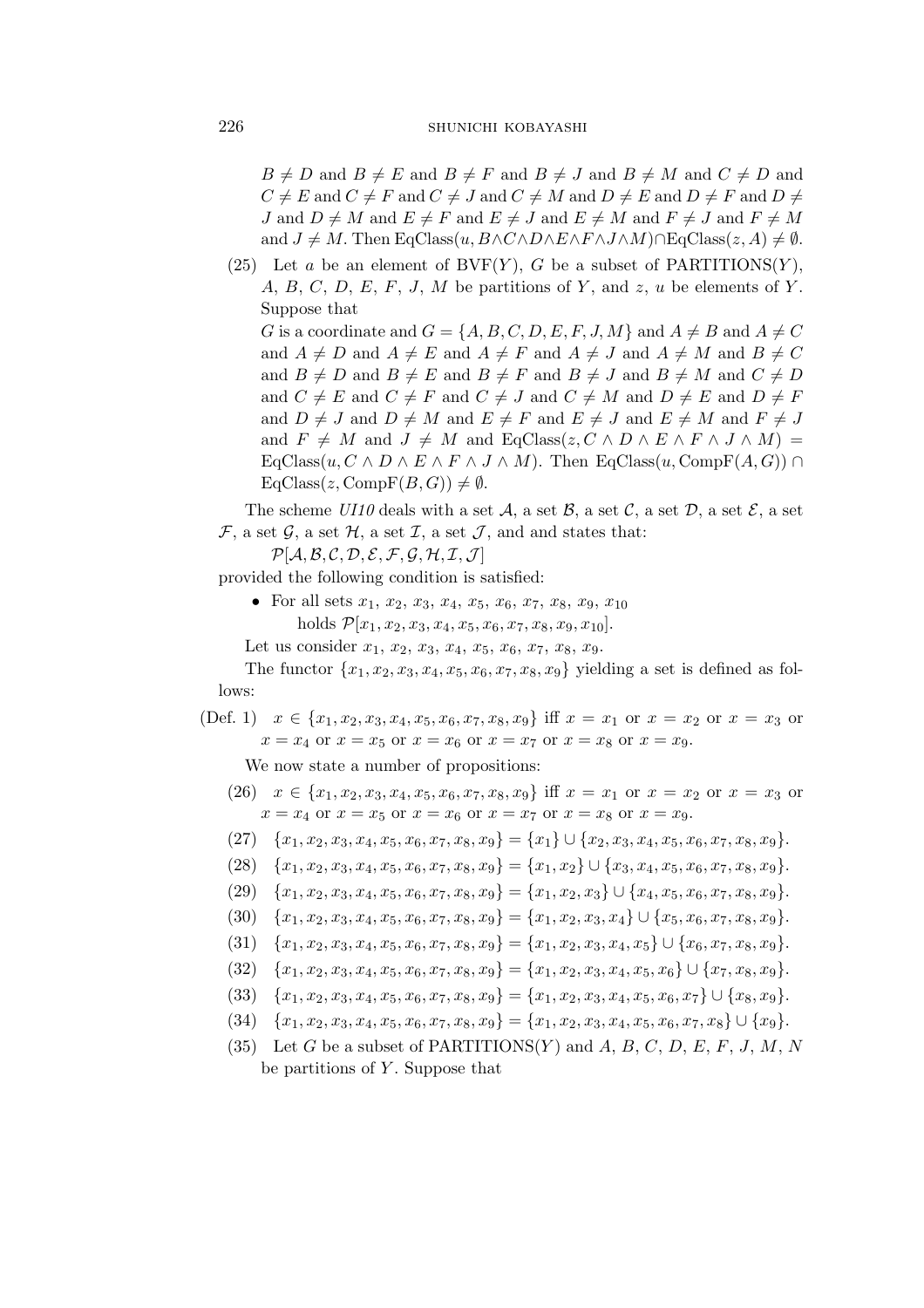G is a coordinate and  $G = \{A, B, C, D, E, F, J, M, N\}$  and  $A \neq B$  and  $A \neq C$  and  $A \neq D$  and  $A \neq E$  and  $A \neq F$  and  $A \neq J$  and  $A \neq M$  and  $A \neq N$  and  $B \neq C$  and  $B \neq D$  and  $B \neq E$  and  $B \neq F$  and  $B \neq J$  and  $B \neq M$  and  $B \neq N$  and  $C \neq D$  and  $C \neq E$  and  $C \neq F$  and  $C \neq J$  and  $C \neq M$  and  $C \neq N$  and  $D \neq E$  and  $D \neq F$  and  $D \neq J$  and  $D \neq M$ and  $D \neq N$  and  $E \neq F$  and  $E \neq J$  and  $E \neq M$  and  $E \neq N$  and  $F \neq J$ and  $F \neq M$  and  $F \neq N$  and  $J \neq M$  and  $J \neq N$  and  $M \neq N$ . Then Comp $F(A, G) = B \wedge C \wedge D \wedge E \wedge F \wedge J \wedge M \wedge N$ .

- (36) Let G be a subset of PARTITIONS(Y) and A, B, C, D, E, F, J, M, N be partitions of  $Y$ . Suppose that G is a coordinate and  $G = \{A, B, C, D, E, F, J, M, N\}$  and  $A \neq B$  and  $A \neq C$  and  $A \neq D$  and  $A \neq E$  and  $A \neq F$  and  $A \neq J$  and  $A \neq M$  and  $A \neq N$  and  $B \neq C$  and  $B \neq D$  and  $B \neq E$  and  $B \neq F$  and  $B \neq J$  and  $B \neq M$  and  $B \neq N$  and  $C \neq D$  and  $C \neq E$  and  $C \neq F$  and  $C \neq J$  and  $C \neq M$  and  $C \neq N$  and  $D \neq E$  and  $D \neq F$  and  $D \neq J$  and  $D \neq M$ and  $D \neq N$  and  $E \neq F$  and  $E \neq J$  and  $E \neq M$  and  $E \neq N$  and  $F \neq J$ and  $F \neq M$  and  $F \neq N$  and  $J \neq M$  and  $J \neq N$  and  $M \neq N$ . Then Comp $F(B, G) = A \wedge C \wedge D \wedge E \wedge F \wedge J \wedge M \wedge N$ .
- (37) Let G be a subset of PARTITIONS(Y) and A, B, C, D, E, F, J, M, N be partitions of  $Y$ . Suppose that G is a coordinate and  $G = \{A, B, C, D, E, F, J, M, N\}$  and  $A \neq B$  and  $A \neq C$  and  $A \neq D$  and  $A \neq E$  and  $A \neq F$  and  $A \neq J$  and  $A \neq M$  and  $A \neq N$  and  $B \neq C$  and  $B \neq D$  and  $B \neq E$  and  $B \neq F$  and  $B \neq J$  and  $B \neq M$  and  $B \neq N$  and  $C \neq D$  and  $C \neq E$  and  $C \neq F$  and  $C \neq J$  and  $C \neq M$  and  $C \neq N$  and  $D \neq E$  and  $D \neq F$  and  $D \neq J$  and  $D \neq M$ and  $D \neq N$  and  $E \neq F$  and  $E \neq J$  and  $E \neq M$  and  $E \neq N$  and  $F \neq J$ and  $F \neq M$  and  $F \neq N$  and  $J \neq M$  and  $J \neq N$  and  $M \neq N$ . Then  $CompF(C, G) = A \wedge B \wedge D \wedge E \wedge F \wedge J \wedge M \wedge N.$
- (38) Let G be a subset of PARTITIONS(Y) and A, B, C, D, E, F, J, M, N be partitions of  $Y$ . Suppose that G is a coordinate and  $G = \{A, B, C, D, E, F, J, M, N\}$  and  $A \neq B$  and  $A \neq C$  and  $A \neq D$  and  $A \neq E$  and  $A \neq F$  and  $A \neq J$  and  $A \neq M$  and  $A \neq N$  and  $B \neq C$  and  $B \neq D$  and  $B \neq E$  and  $B \neq F$  and  $B \neq J$  and  $B \neq M$  and  $B \neq N$  and  $C \neq D$  and  $C \neq E$  and  $C \neq F$  and  $C \neq J$  and  $C \neq M$  and  $C \neq N$  and  $D \neq E$  and  $D \neq F$  and  $D \neq J$  and  $D \neq M$ and  $D \neq N$  and  $E \neq F$  and  $E \neq J$  and  $E \neq M$  and  $E \neq N$  and  $F \neq J$ and  $F \neq M$  and  $F \neq N$  and  $J \neq M$  and  $J \neq N$  and  $M \neq N$ . Then  $CompF(D, G) = A \wedge B \wedge C \wedge E \wedge F \wedge J \wedge M \wedge N.$
- (39) Let G be a subset of PARTITIONS(Y) and A, B, C, D, E, F, J, M, N be partitions of  $Y$ . Suppose that G is a coordinate and  $G = \{A, B, C, D, E, F, J, M, N\}$  and  $A \neq B$  and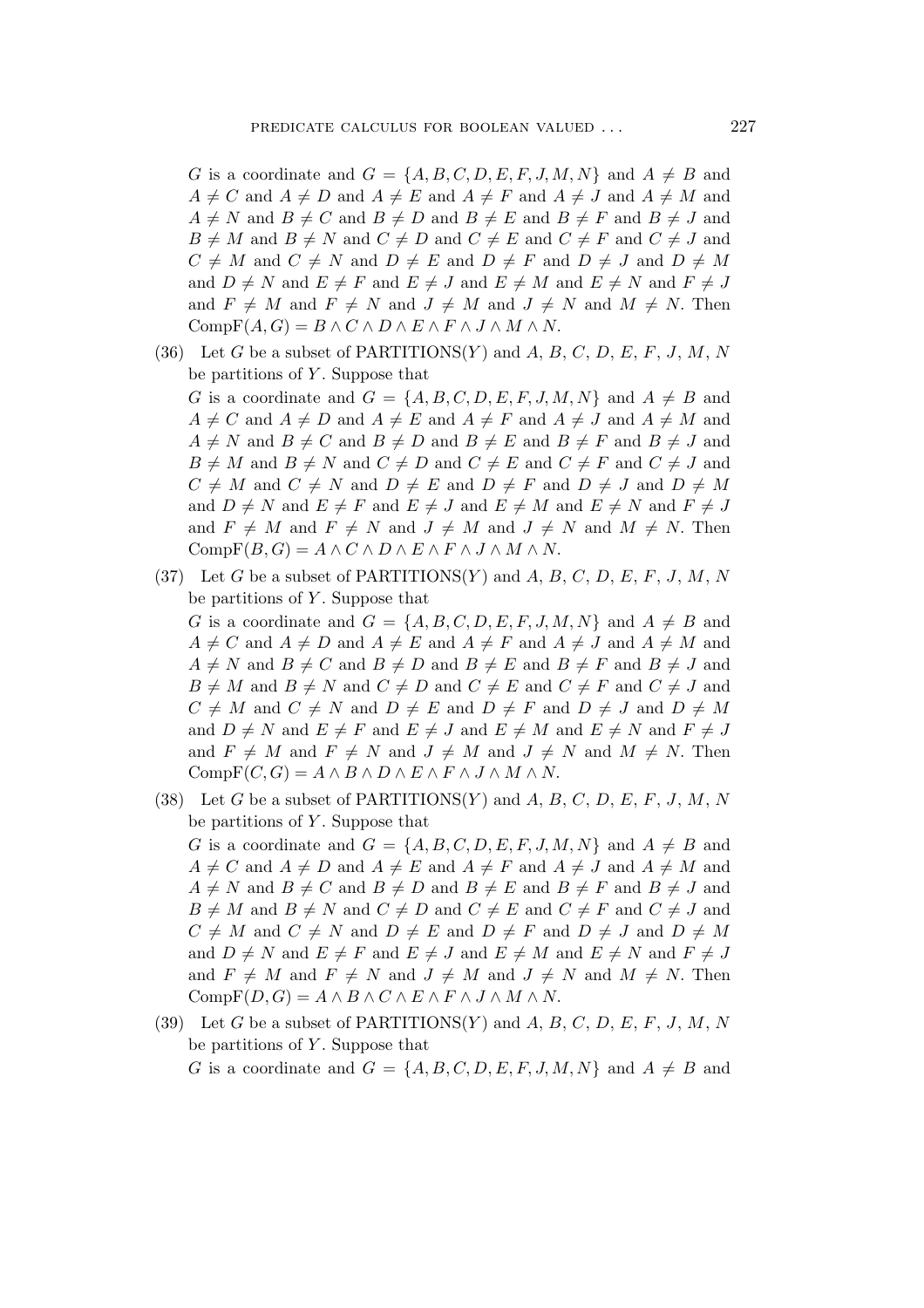$A \neq C$  and  $A \neq D$  and  $A \neq E$  and  $A \neq F$  and  $A \neq J$  and  $A \neq M$  and  $A \neq N$  and  $B \neq C$  and  $B \neq D$  and  $B \neq E$  and  $B \neq F$  and  $B \neq J$  and  $B \neq M$  and  $B \neq N$  and  $C \neq D$  and  $C \neq E$  and  $C \neq F$  and  $C \neq J$  and  $C \neq M$  and  $C \neq N$  and  $D \neq E$  and  $D \neq F$  and  $D \neq J$  and  $D \neq M$ and  $D \neq N$  and  $E \neq F$  and  $E \neq J$  and  $E \neq M$  and  $E \neq N$  and  $F \neq J$ and  $F \neq M$  and  $F \neq N$  and  $J \neq M$  and  $J \neq N$  and  $M \neq N$ . Then  $CompF(E, G) = A \wedge B \wedge C \wedge D \wedge F \wedge J \wedge M \wedge N.$ 

- (40) Let G be a subset of PARTITIONS(Y) and A, B, C, D, E, F, J, M, N be partitions of  $Y$ . Suppose that G is a coordinate and  $G = \{A, B, C, D, E, F, J, M, N\}$  and  $A \neq B$  and  $A \neq C$  and  $A \neq D$  and  $A \neq E$  and  $A \neq F$  and  $A \neq J$  and  $A \neq M$  and  $A \neq N$  and  $B \neq C$  and  $B \neq D$  and  $B \neq E$  and  $B \neq F$  and  $B \neq J$  and  $B \neq M$  and  $B \neq N$  and  $C \neq D$  and  $C \neq E$  and  $C \neq F$  and  $C \neq J$  and  $C \neq M$  and  $C \neq N$  and  $D \neq E$  and  $D \neq F$  and  $D \neq J$  and  $D \neq M$ and  $D \neq N$  and  $E \neq F$  and  $E \neq J$  and  $E \neq M$  and  $E \neq N$  and  $F \neq J$ and  $F \neq M$  and  $F \neq N$  and  $J \neq M$  and  $J \neq N$  and  $M \neq N$ . Then  $\text{CompF}(F,G) = A \wedge B \wedge C \wedge D \wedge E \wedge J \wedge M \wedge N.$
- (41) Let G be a subset of PARTITIONS(Y) and A, B, C, D, E, F, J, M, N be partitions of  $Y$ . Suppose that G is a coordinate and  $G = \{A, B, C, D, E, F, J, M, N\}$  and  $A \neq B$  and  $A \neq C$  and  $A \neq D$  and  $A \neq E$  and  $A \neq F$  and  $A \neq J$  and  $A \neq M$  and  $A \neq N$  and  $B \neq C$  and  $B \neq D$  and  $B \neq E$  and  $B \neq F$  and  $B \neq J$  and  $B \neq M$  and  $B \neq N$  and  $C \neq D$  and  $C \neq E$  and  $C \neq F$  and  $C \neq J$  and  $C \neq M$  and  $C \neq N$  and  $D \neq E$  and  $D \neq F$  and  $D \neq J$  and  $D \neq M$ and  $D \neq N$  and  $E \neq F$  and  $E \neq J$  and  $E \neq M$  and  $E \neq N$  and  $F \neq J$ and  $F \neq M$  and  $F \neq N$  and  $J \neq M$  and  $J \neq N$  and  $M \neq N$ . Then  $\mathrm{CompF}(J,G) = A \wedge B \wedge C \wedge D \wedge E \wedge F \wedge M \wedge N.$
- (42) Let G be a subset of PARTITIONS(Y) and A, B, C, D, E, F, J, M, N be partitions of  $Y$ . Suppose that G is a coordinate and  $G = \{A, B, C, D, E, F, J, M, N\}$  and  $A \neq B$  and  $A \neq C$  and  $A \neq D$  and  $A \neq E$  and  $A \neq F$  and  $A \neq J$  and  $A \neq M$  and  $A \neq N$  and  $B \neq C$  and  $B \neq D$  and  $B \neq E$  and  $B \neq F$  and  $B \neq J$  and  $B \neq M$  and  $B \neq N$  and  $C \neq D$  and  $C \neq E$  and  $C \neq F$  and  $C \neq J$  and  $C \neq M$  and  $C \neq N$  and  $D \neq E$  and  $D \neq F$  and  $D \neq J$  and  $D \neq M$ and  $D \neq N$  and  $E \neq F$  and  $E \neq J$  and  $E \neq M$  and  $E \neq N$  and  $F \neq J$ and  $F \neq M$  and  $F \neq N$  and  $J \neq M$  and  $J \neq N$  and  $M \neq N$ . Then Comp $F(M, G) = A \wedge B \wedge C \wedge D \wedge E \wedge F \wedge J \wedge N$ .
- (43) Let G be a subset of PARTITIONS(Y) and A, B, C, D, E, F, J, M, N be partitions of  $Y$ . Suppose that

G is a coordinate and  $G = \{A, B, C, D, E, F, J, M, N\}$  and  $A \neq B$  and  $A \neq C$  and  $A \neq D$  and  $A \neq E$  and  $A \neq F$  and  $A \neq J$  and  $A \neq M$  and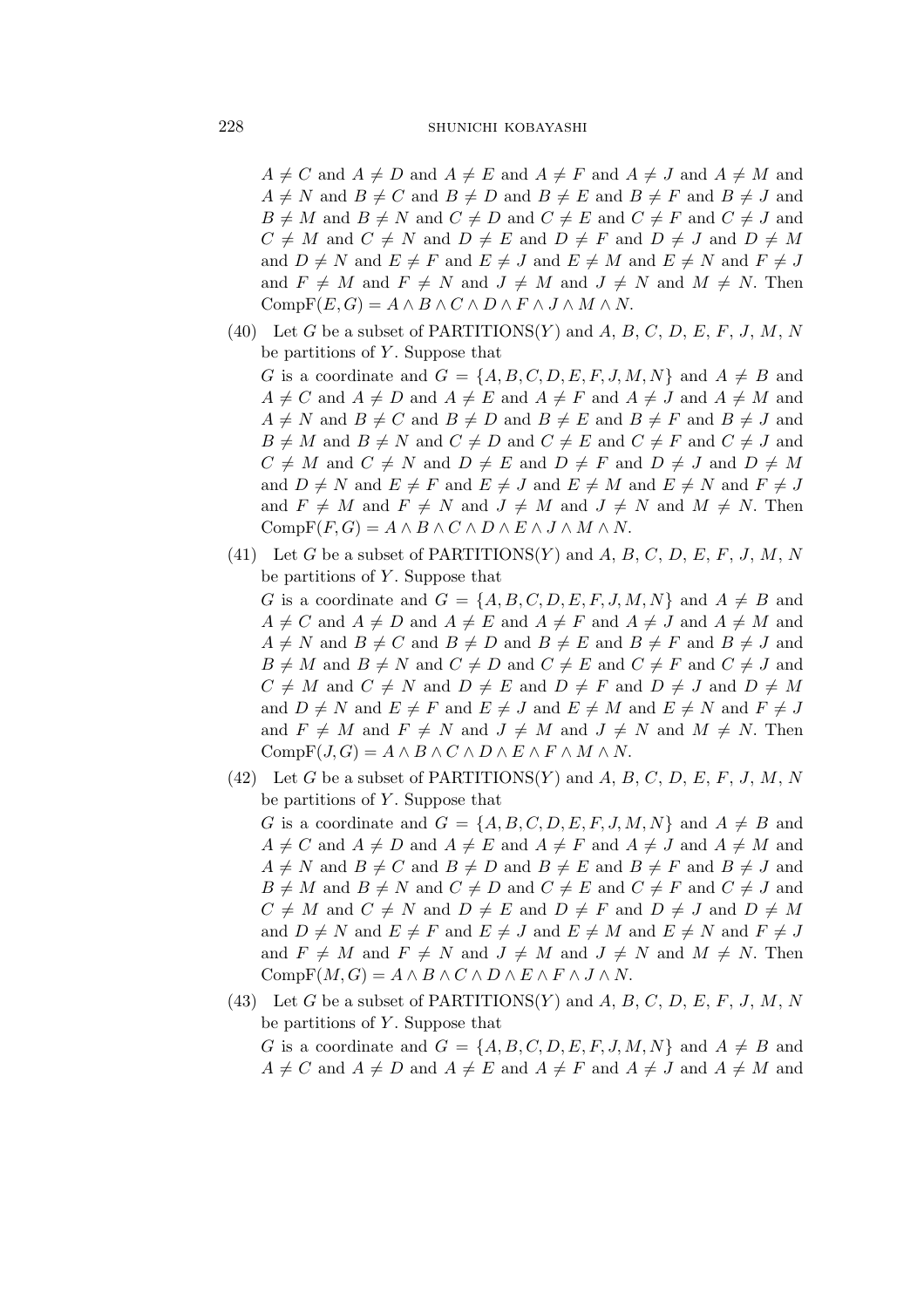$A \neq N$  and  $B \neq C$  and  $B \neq D$  and  $B \neq E$  and  $B \neq F$  and  $B \neq J$  and  $B \neq M$  and  $B \neq N$  and  $C \neq D$  and  $C \neq E$  and  $C \neq F$  and  $C \neq J$  and  $C \neq M$  and  $C \neq N$  and  $D \neq E$  and  $D \neq F$  and  $D \neq J$  and  $D \neq M$ and  $D \neq N$  and  $E \neq F$  and  $E \neq J$  and  $E \neq M$  and  $E \neq N$  and  $F \neq J$ and  $F \neq M$  and  $F \neq N$  and  $J \neq M$  and  $J \neq N$  and  $M \neq N$ . Then  $CompF(N, G) = A \wedge B \wedge C \wedge D \wedge E \wedge F \wedge J \wedge M$ .

- (44) Let  $A, B, C, D, E, F, J, M, N$  be sets, h be a function, and  $A', B', C',$  $D', E', F', J', M', N'$  be sets. Suppose that  $A \neq B$  and  $A \neq C$  and  $A \neq D$  and  $A \neq E$  and  $A \neq F$  and  $A \neq J$  and  $A \neq$ M and  $A \neq N$  and  $B \neq C$  and  $B \neq D$  and  $B \neq E$  and  $B \neq F$  and  $B \neq J$ and  $B \neq M$  and  $B \neq N$  and  $C \neq D$  and  $C \neq E$  and  $C \neq F$  and  $C \neq J$ and  $C \neq M$  and  $C \neq N$  and  $D \neq E$  and  $D \neq F$  and  $D \neq J$  and  $D \neq M$ and  $D \neq N$  and  $E \neq F$  and  $E \neq J$  and  $E \neq M$  and  $E \neq N$  and  $F \neq J$ and  $F \neq M$  and  $F \neq N$  and  $J \neq M$  and  $J \neq N$  and  $M \neq N$  and  $h =$  $(B \rightarrowtail B') + (C \rightarrowtail C') + (D \rightarrowtail D') + (E \rightarrowtail E') + (F \rightarrowtail F') + (J \rightarrowtail J') + \cdot$  $(M \rightarrow M') + (N \rightarrow N') + (A \rightarrow A')$ . Then  $h(A) = A'$  and  $h(B) = B'$  and  $h(C) = C'$  and  $h(D) = D'$  and  $h(E) = E'$  and  $h(F) = F'$  and  $h(J) = J'$ and  $h(M) = M'$  and  $h(N) = N'$ .
- (45) Let  $A, B, C, D, E, F, J, M, N$  be sets, h be a function, and  $A', B', C',$  $D', E', F', J', M', N'$  be sets. Suppose that  $A \neq B$  and  $A \neq C$  and  $A \neq D$  and  $A \neq E$  and  $A \neq F$  and  $A \neq J$  and  $A \neq$ M and  $A \neq N$  and  $B \neq C$  and  $B \neq D$  and  $B \neq E$  and  $B \neq F$  and  $B \neq J$ and  $B \neq M$  and  $B \neq N$  and  $C \neq D$  and  $C \neq E$  and  $C \neq F$  and  $C \neq J$ and  $C \neq M$  and  $C \neq N$  and  $D \neq E$  and  $D \neq F$  and  $D \neq J$  and  $D \neq M$ and  $D \neq N$  and  $E \neq F$  and  $E \neq J$  and  $E \neq M$  and  $E \neq N$  and  $F \neq J$ and  $F \neq M$  and  $F \neq N$  and  $J \neq M$  and  $J \neq N$  and  $M \neq N$  and  $h =$  $(B \rightarrow B') + (C \rightarrow C') + (D \rightarrow D') + (E \rightarrow E') + (F \rightarrow F') + (J \rightarrow J') +$ (M*7−→*. <sup>M</sup>*′* )+*·*(N*7−→*. <sup>N</sup>*′* )+*·*(A*7−→*. <sup>A</sup>*′* ). Then dom  $h = \{A, B, C, D, E, F, J, M, N\}.$
- (46) Let  $A, B, C, D, E, F, J, M, N$  be sets, h be a function, and  $A', B', C',$  $D', E', F', J', M', N'$  be sets. Suppose that  $A \neq B$  and  $A \neq C$  and  $A \neq D$  and  $A \neq E$  and  $A \neq F$  and  $A \neq J$  and  $A \neq$ M and  $A \neq N$  and  $B \neq C$  and  $B \neq D$  and  $B \neq E$  and  $B \neq F$  and  $B \neq J$ and  $B \neq M$  and  $B \neq N$  and  $C \neq D$  and  $C \neq E$  and  $C \neq F$  and  $C \neq J$ and  $C \neq M$  and  $C \neq N$  and  $D \neq E$  and  $D \neq F$  and  $D \neq J$  and  $D \neq M$ and  $D \neq N$  and  $E \neq F$  and  $E \neq J$  and  $E \neq M$  and  $E \neq N$  and  $F \neq J$ and  $F \neq M$  and  $F \neq N$  and  $J \neq M$  and  $J \neq N$  and  $M \neq N$  and  $h =$  $(B \mapsto B') + (C \mapsto C') + (D \mapsto D') + (E \mapsto E') + (F \mapsto F') + (J \mapsto J') + \cdots$ (M*7−→*. <sup>M</sup>*′* )+*·*(N*7−→*. <sup>N</sup>*′* )+*·*(A*7−→*. <sup>A</sup>*′* ).

Then  $\text{rng } h = \{h(A), h(B), h(C), h(D), h(E), h(F), h(J), h(M), h(N)\}.$ 

(47) Let a be an element of  $BVF(Y)$ , G be a subset of PARTITIONS(Y), A,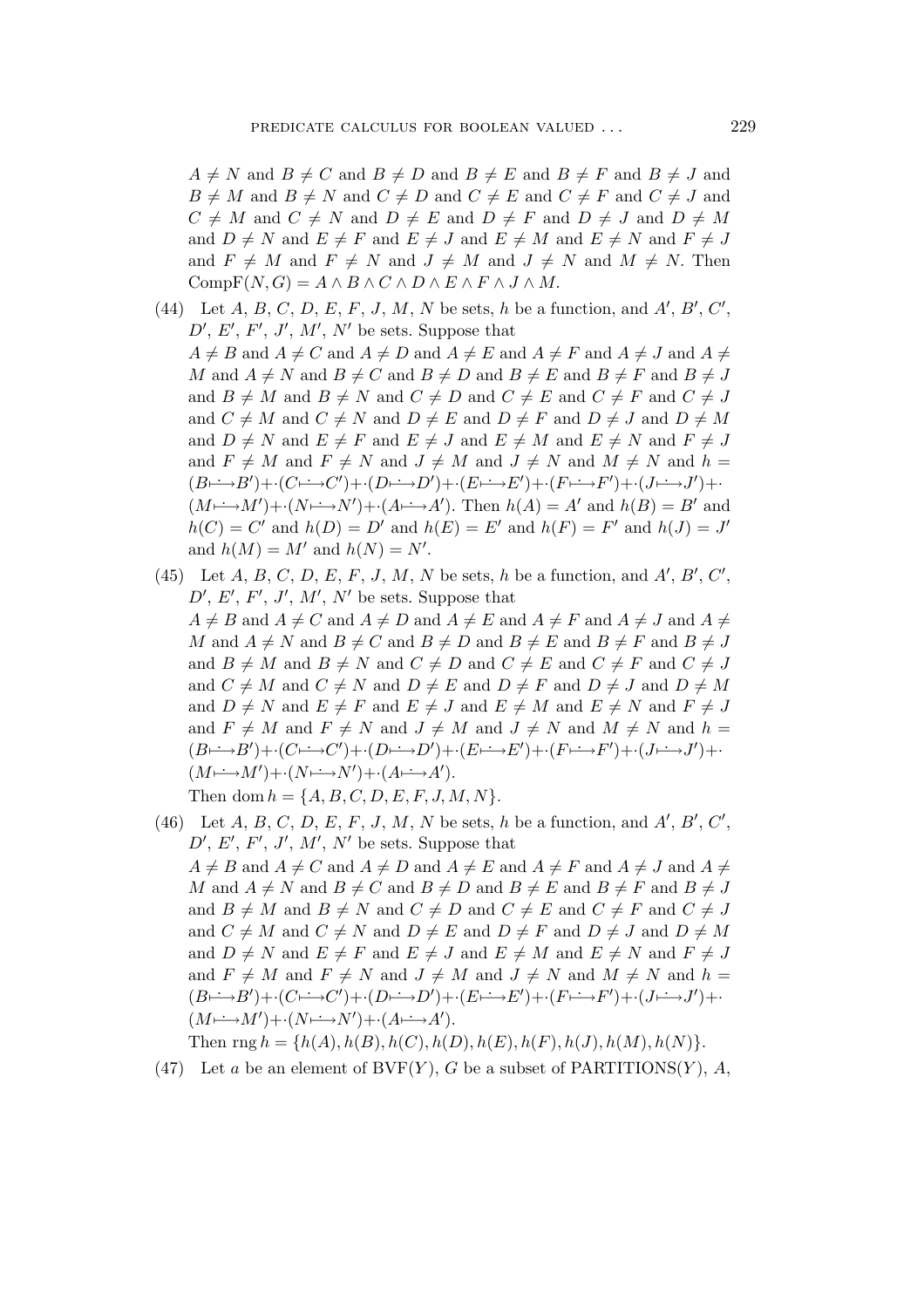$B, C, D, E, F, J, M, N$  be partitions of Y, z, u be elements of Y, and h be a function. Suppose that

G is a coordinate and  $G = \{A, B, C, D, E, F, J, M, N\}$  and  $A \neq B$  and  $A \neq C$  and  $A \neq D$  and  $A \neq E$  and  $A \neq F$  and  $A \neq J$  and  $A \neq M$  and  $A \neq N$  and  $B \neq C$  and  $B \neq D$  and  $B \neq E$  and  $B \neq F$  and  $B \neq J$  and  $B \neq M$  and  $B \neq N$  and  $C \neq D$  and  $C \neq E$  and  $C \neq F$  and  $C \neq J$  and  $C \neq M$  and  $C \neq N$  and  $D \neq E$  and  $D \neq F$  and  $D \neq J$  and  $D \neq M$ and  $D \neq N$  and  $E \neq F$  and  $E \neq J$  and  $E \neq M$  and  $E \neq N$  and  $F \neq J$ and  $F \neq M$  and  $F \neq N$  and  $J \neq M$  and  $J \neq N$  and  $M \neq N$ . Then  $\text{EqClass}(u, B \land C \land D \land E \land F \land J \land M \land N) \cap \text{EqClass}(z, A) \neq \emptyset.$ 

(48) Let a be an element of  $BVF(Y)$ , G be a subset of PARTITIONS $(Y)$ , A,  $B, C, D, E, F, J, M, N$  be partitions of Y, and z, u be elements of Y. Suppose that

G is a coordinate and  $G = \{A, B, C, D, E, F, J, M, N\}$  and  $A \neq B$  and  $A \neq C$  and  $A \neq D$  and  $A \neq E$  and  $A \neq F$  and  $A \neq J$  and  $A \neq M$  and  $A \neq N$  and  $B \neq C$  and  $B \neq D$  and  $B \neq E$  and  $B \neq F$  and  $B \neq J$  and  $B \neq M$  and  $B \neq N$  and  $C \neq D$  and  $C \neq E$  and  $C \neq F$  and  $C \neq J$  and  $C \neq M$  and  $C \neq N$  and  $D \neq E$  and  $D \neq F$  and  $D \neq J$  and  $D \neq M$ and  $D \neq N$  and  $E \neq F$  and  $E \neq J$  and  $E \neq M$  and  $E \neq N$  and  $F \neq J$  and  $F \neq M$  and  $F \neq N$  and  $J \neq M$  and  $J \neq N$  and  $M \neq N$  and  $EqClass(z, C \land D \land E \land F \land J \land M \land N) = EqClass(u, C \land D \land E \land F \land J \land M \land N).$ Then  $EqClass(u, CompF(A, G)) \cap EqClass(z, CompF(B, G)) \neq \emptyset$ .

## 2. Predicate Calculus

We now state a number of propositions:

(49) Suppose that

G is a coordinate and  $G = \{A, B, C, D, E, F, J\}$  and  $A \neq B$  and  $A \neq C$ and  $A \neq D$  and  $A \neq E$  and  $A \neq F$  and  $A \neq J$  and  $B \neq C$  and  $B \neq D$ and  $B \neq E$  and  $B \neq F$  and  $B \neq J$  and  $C \neq D$  and  $C \neq E$  and  $C \neq F$ and  $C \neq J$  and  $D \neq E$  and  $D \neq F$  and  $D \neq J$  and  $E \neq F$  and  $E \neq J$ and  $F \neq J$ . Then  $\forall \forall a \in A \subseteq G$ ,  $\forall \forall a \in B \subseteq A$ .

(50) Suppose that

G is a coordinate and  $G = \{A, B, C, D, E, F, J\}$  and  $A \neq B$  and  $A \neq C$ and  $A \neq D$  and  $A \neq E$  and  $A \neq F$  and  $A \neq J$  and  $B \neq C$  and  $B \neq D$ and  $B \neq E$  and  $B \neq F$  and  $B \neq J$  and  $C \neq D$  and  $C \neq E$  and  $C \neq F$ and  $C \neq J$  and  $D \neq E$  and  $D \neq F$  and  $D \neq J$  and  $E \neq F$  and  $E \neq J$ and  $F \neq J$ . Then  $\forall \forall_{a,A} G, B G = \forall \forall_{a,B} G, A G$ .

(51) Suppose that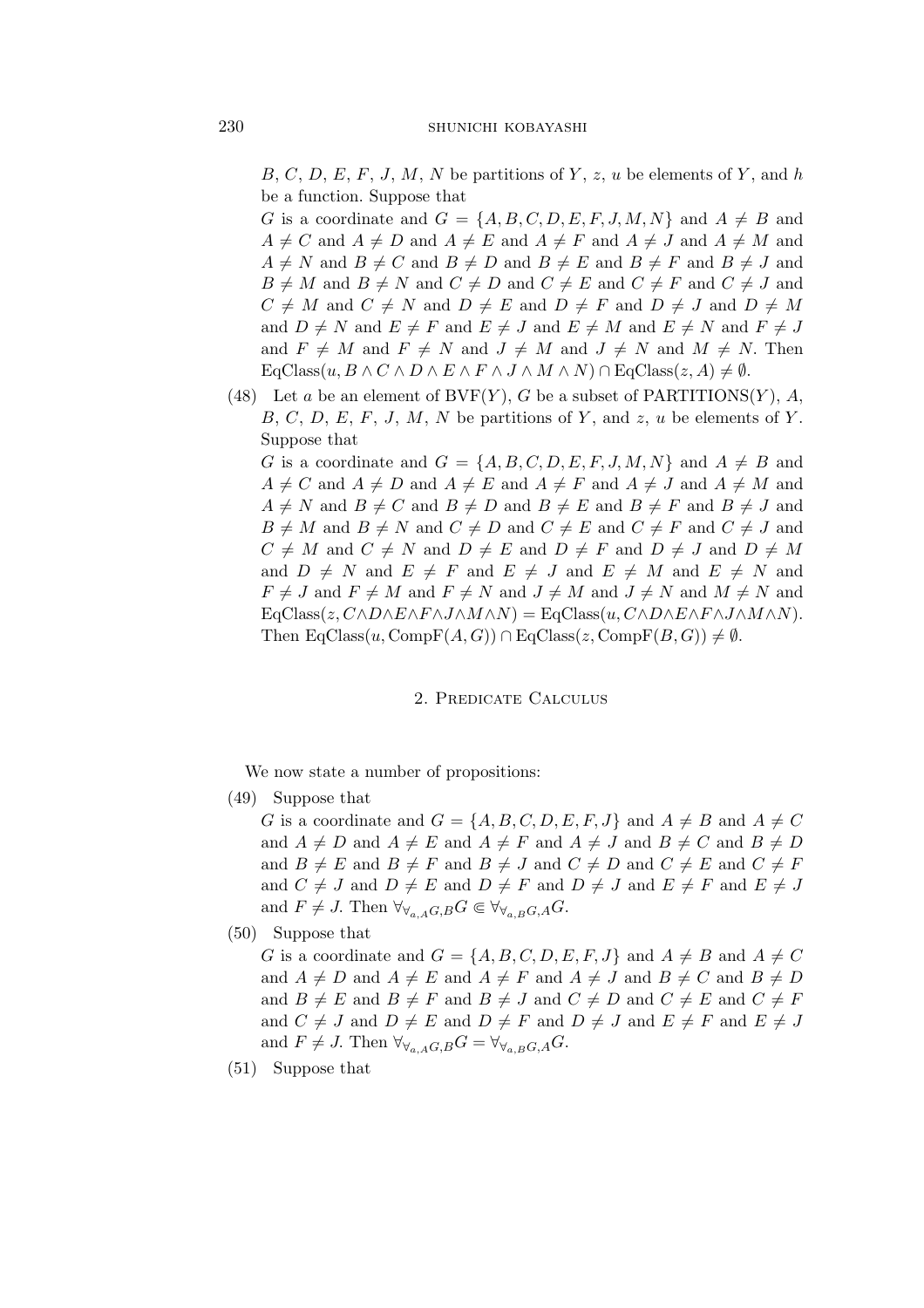G is a coordinate and  $G = \{A, B, C, D, E, F, J\}$  and  $A \neq B$  and  $A \neq C$ and  $A \neq D$  and  $A \neq E$  and  $A \neq F$  and  $A \neq J$  and  $B \neq C$  and  $B \neq D$ and  $B \neq E$  and  $B \neq F$  and  $B \neq J$  and  $C \neq D$  and  $C \neq E$  and  $C \neq F$ and  $C \neq J$  and  $D \neq E$  and  $D \neq F$  and  $D \neq J$  and  $E \neq F$  and  $E \neq J$ and  $F \neq J$ . Then  $\exists_{\forall_{a,A}G,B} G \in \forall_{\exists_{a,B}G,A} G$ .

(52) Suppose that

G is a coordinate and  $G = \{A, B, C, D, E, F, J\}$  and  $A \neq B$  and  $A \neq C$ and  $A \neq D$  and  $A \neq E$  and  $A \neq F$  and  $A \neq J$  and  $B \neq C$  and  $B \neq D$ and  $B \neq E$  and  $B \neq F$  and  $B \neq J$  and  $C \neq D$  and  $C \neq E$  and  $C \neq F$ and  $C \neq J$  and  $D \neq E$  and  $D \neq F$  and  $D \neq J$  and  $E \neq F$  and  $E \neq J$ and  $F \neq J$ . Then  $\exists_{\exists_{a,B}G,A}G \in \exists_{\exists_{a,A}G,B}G$ .

(53) Suppose that

G is a coordinate and  $G = \{A, B, C, D, E, F, J\}$  and  $A \neq B$  and  $A \neq C$ and  $A \neq D$  and  $A \neq E$  and  $A \neq F$  and  $A \neq J$  and  $B \neq C$  and  $B \neq D$ and  $B \neq E$  and  $B \neq F$  and  $B \neq J$  and  $C \neq D$  and  $C \neq E$  and  $C \neq F$ and  $C \neq J$  and  $D \neq E$  and  $D \neq F$  and  $D \neq J$  and  $E \neq F$  and  $E \neq J$ and  $F \neq J$ . Then  $\exists_{\exists_{a,A}G,B}G = \exists_{\exists_{a,B}G,A}G$ .

(54) Suppose that

G is a coordinate and  $G = \{A, B, C, D, E, F, J\}$  and  $A \neq B$  and  $A \neq C$ and  $A \neq D$  and  $A \neq E$  and  $A \neq F$  and  $A \neq J$  and  $B \neq C$  and  $B \neq D$ and  $B \neq E$  and  $B \neq F$  and  $B \neq J$  and  $C \neq D$  and  $C \neq E$  and  $C \neq F$ and  $C \neq J$  and  $D \neq E$  and  $D \neq F$  and  $D \neq J$  and  $E \neq F$  and  $E \neq J$ and  $F \neq J$ . Then  $\forall_{\forall_{a,A}G,B} G \in \exists_{\forall_{a,B}G,A} G$ .

(55) Suppose that

G is a coordinate and  $G = \{A, B, C, D, E, F, J\}$  and  $A \neq B$  and  $A \neq C$ and  $A \neq D$  and  $A \neq E$  and  $A \neq F$  and  $A \neq J$  and  $B \neq C$  and  $B \neq D$ and  $B \neq E$  and  $B \neq F$  and  $B \neq J$  and  $C \neq D$  and  $C \neq E$  and  $C \neq F$ and  $C \neq J$  and  $D \neq E$  and  $D \neq F$  and  $D \neq J$  and  $E \neq F$  and  $E \neq J$ and  $F \neq J$ . Then  $\forall_{\forall_{a,A}G,B} G \in \exists_{\exists_{a,B}G,A} G$ .

(56) Suppose that

G is a coordinate and  $G = \{A, B, C, D, E, F, J\}$  and  $A \neq B$  and  $A \neq C$ and  $A \neq D$  and  $A \neq E$  and  $A \neq F$  and  $A \neq J$  and  $B \neq C$  and  $B \neq D$ and  $B \neq E$  and  $B \neq F$  and  $B \neq J$  and  $C \neq D$  and  $C \neq E$  and  $C \neq F$ and  $C \neq J$  and  $D \neq E$  and  $D \neq F$  and  $D \neq J$  and  $E \neq F$  and  $E \neq J$ and  $F \neq J$ . Then  $\forall_{\forall_{a,A}G,B} G \in \forall_{\exists_{a,B}G,A} G$ .

 $(57)$   $\forall_{\exists_{a,A}G,B} G \in \exists_{\exists_{a,B}G,A} G.$ 

(58) Suppose that

G is a coordinate and  $G = \{A, B, C, D, E, F, J\}$  and  $A \neq B$  and  $A \neq C$ and  $A \neq D$  and  $A \neq E$  and  $A \neq F$  and  $A \neq J$  and  $B \neq C$  and  $B \neq D$ and  $B \neq E$  and  $B \neq F$  and  $B \neq J$  and  $C \neq D$  and  $C \neq E$  and  $C \neq F$ and  $C \neq J$  and  $D \neq E$  and  $D \neq F$  and  $D \neq J$  and  $E \neq F$  and  $E \neq J$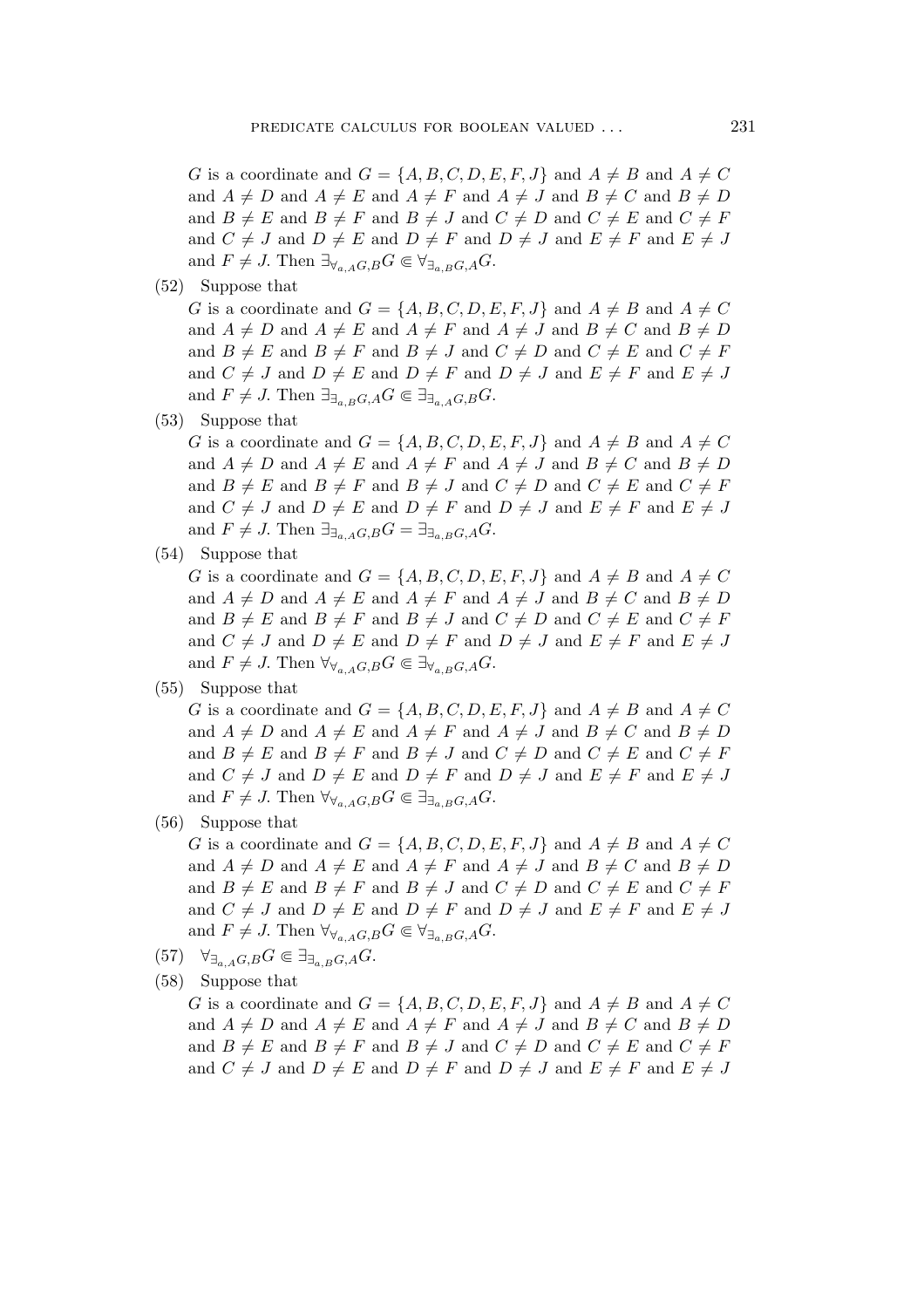and  $F \neq J$ . Then  $\exists_{\forall_{a,A}G,B} G \in \exists_{\exists_{a,B}G,A} G$ .

 $(59)$  Suppose that

G is a coordinate and  $G = \{A, B, C, D, E, F, J, M\}$  and  $A \neq B$  and  $A \neq C$ and  $A \neq D$  and  $A \neq E$  and  $A \neq F$  and  $A \neq J$  and  $A \neq M$  and  $B \neq C$ and  $B \neq D$  and  $B \neq E$  and  $B \neq F$  and  $B \neq J$  and  $B \neq M$  and  $C \neq D$ and  $C \neq E$  and  $C \neq F$  and  $C \neq J$  and  $C \neq M$  and  $D \neq E$  and  $D \neq F$ and  $D \neq J$  and  $D \neq M$  and  $E \neq F$  and  $E \neq J$  and  $E \neq M$  and  $F \neq J$ and  $F \neq M$  and  $J \neq M$ . Then  $\forall_{\forall_{a} A G, B} G \in \forall_{\forall_{a} B G, A} G$ .

 $(60)$  Suppose that

G is a coordinate and  $G = \{A, B, C, D, E, F, J, M\}$  and  $A \neq B$  and  $A \neq C$ and  $A \neq D$  and  $A \neq E$  and  $A \neq F$  and  $A \neq J$  and  $A \neq M$  and  $B \neq C$ and  $B \neq D$  and  $B \neq E$  and  $B \neq F$  and  $B \neq J$  and  $B \neq M$  and  $C \neq D$ and  $C \neq E$  and  $C \neq F$  and  $C \neq J$  and  $C \neq M$  and  $D \neq E$  and  $D \neq F$ and  $D \neq J$  and  $D \neq M$  and  $E \neq F$  and  $E \neq J$  and  $E \neq M$  and  $F \neq J$ and  $F \neq M$  and  $J \neq M$ . Then  $\forall_{\forall_{a,A}} G, B G = \forall_{\forall_{a,B}} G, A G$ .

 $(61)$  Suppose that

G is a coordinate and  $G = \{A, B, C, D, E, F, J, M\}$  and  $A \neq B$  and  $A \neq C$ and  $A \neq D$  and  $A \neq E$  and  $A \neq F$  and  $A \neq J$  and  $A \neq M$  and  $B \neq C$ and  $B \neq D$  and  $B \neq E$  and  $B \neq F$  and  $B \neq J$  and  $B \neq M$  and  $C \neq D$ and  $C \neq E$  and  $C \neq F$  and  $C \neq J$  and  $C \neq M$  and  $D \neq E$  and  $D \neq F$ and  $D \neq J$  and  $D \neq M$  and  $E \neq F$  and  $E \neq J$  and  $E \neq M$  and  $F \neq J$ and  $F \neq M$  and  $J \neq M$ . Then  $\exists_{\forall_{a,A}G,B} G \in \forall_{\exists_{a,B}G,A} G$ .

 $(62)$  Suppose that

G is a coordinate and  $G = \{A, B, C, D, E, F, J, M\}$  and  $A \neq B$  and  $A \neq C$ and  $A \neq D$  and  $A \neq E$  and  $A \neq F$  and  $A \neq J$  and  $A \neq M$  and  $B \neq C$ and  $B \neq D$  and  $B \neq E$  and  $B \neq F$  and  $B \neq J$  and  $B \neq M$  and  $C \neq D$ and  $C \neq E$  and  $C \neq F$  and  $C \neq J$  and  $C \neq M$  and  $D \neq E$  and  $D \neq F$ and  $D \neq J$  and  $D \neq M$  and  $E \neq F$  and  $E \neq J$  and  $E \neq M$  and  $F \neq J$ and  $F \neq M$  and  $J \neq M$ . Then  $\exists_{\exists_{a,B}G,A} G \in \exists_{\exists_{a,A}G,B} G$ .

 $(63)$  Suppose that

G is a coordinate and  $G = \{A, B, C, D, E, F, J, M\}$  and  $A \neq B$  and  $A \neq C$ and  $A \neq D$  and  $A \neq E$  and  $A \neq F$  and  $A \neq J$  and  $A \neq M$  and  $B \neq C$ and  $B \neq D$  and  $B \neq E$  and  $B \neq F$  and  $B \neq J$  and  $B \neq M$  and  $C \neq D$ and  $C \neq E$  and  $C \neq F$  and  $C \neq J$  and  $C \neq M$  and  $D \neq E$  and  $D \neq F$ and  $D \neq J$  and  $D \neq M$  and  $E \neq F$  and  $E \neq J$  and  $E \neq M$  and  $F \neq J$ and  $F \neq M$  and  $J \neq M$ . Then  $\exists_{\exists_{a} A G, B} G = \exists_{\exists_{a} B G, A} G$ .

 $(64)$  Suppose that

G is a coordinate and  $G = \{A, B, C, D, E, F, J, M\}$  and  $A \neq B$  and  $A \neq C$ and  $A \neq D$  and  $A \neq E$  and  $A \neq F$  and  $A \neq J$  and  $A \neq M$  and  $B \neq C$ and  $B \neq D$  and  $B \neq E$  and  $B \neq F$  and  $B \neq J$  and  $B \neq M$  and  $C \neq D$ and  $C \neq E$  and  $C \neq F$  and  $C \neq J$  and  $C \neq M$  and  $D \neq E$  and  $D \neq F$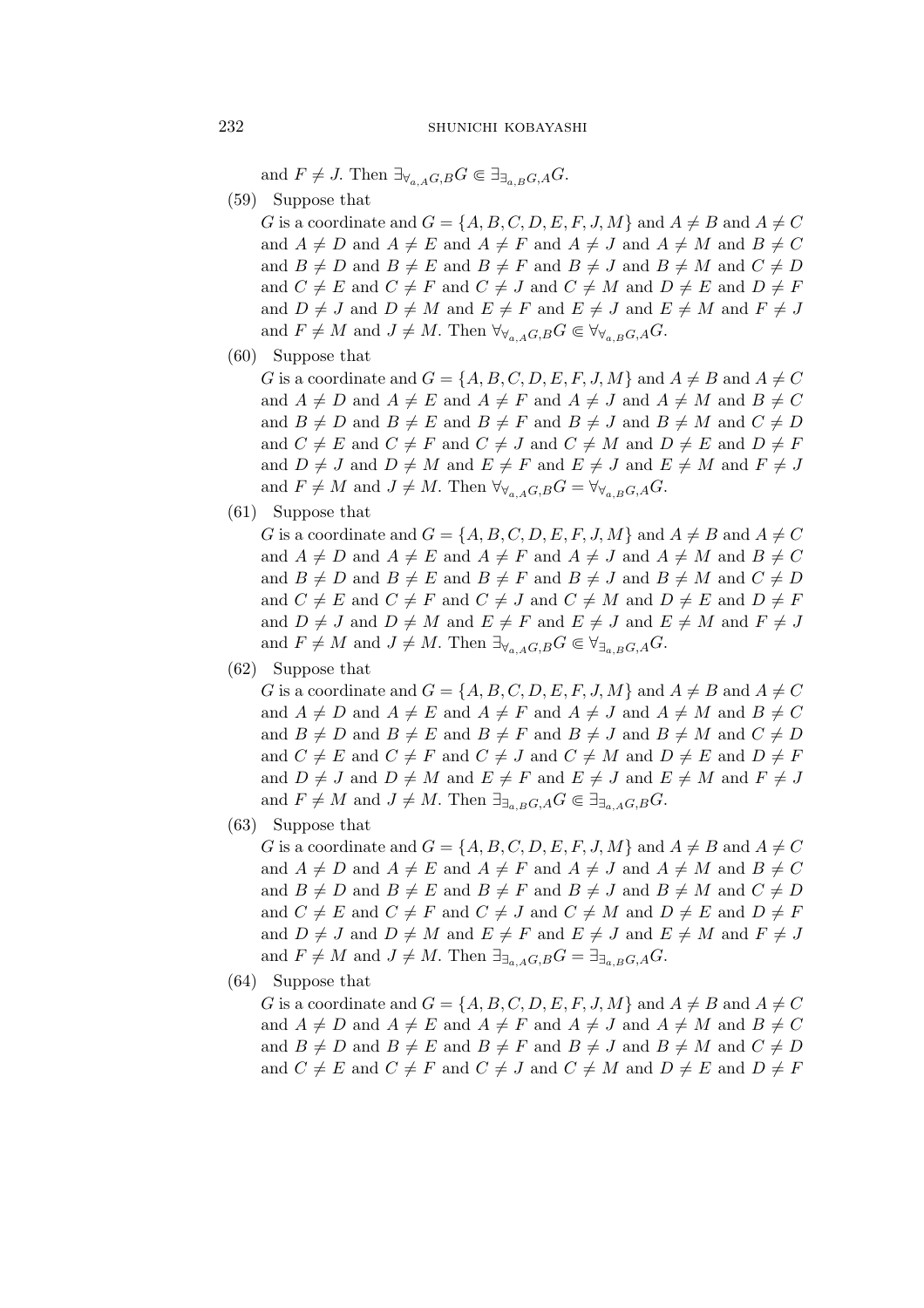and  $D \neq J$  and  $D \neq M$  and  $E \neq F$  and  $E \neq J$  and  $E \neq M$  and  $F \neq J$ and  $F \neq M$  and  $J \neq M$ . Then  $\forall \forall_{A \in A} G, B \in \exists \forall_{A \in B} G, A \subseteq$ .

 $(66)^1$  Suppose that

G is a coordinate and  $G = \{A, B, C, D, E, F, J, M\}$  and  $A \neq B$  and  $A \neq C$ and  $A \neq D$  and  $A \neq E$  and  $A \neq F$  and  $A \neq J$  and  $A \neq M$  and  $B \neq C$ and  $B \neq D$  and  $B \neq E$  and  $B \neq F$  and  $B \neq J$  and  $B \neq M$  and  $C \neq D$ and  $C \neq E$  and  $C \neq F$  and  $C \neq J$  and  $C \neq M$  and  $D \neq E$  and  $D \neq F$ and  $D \neq J$  and  $D \neq M$  and  $E \neq F$  and  $E \neq J$  and  $E \neq M$  and  $F \neq J$ and  $F \neq M$  and  $J \neq M$ . Then  $\forall_{\forall_{a,A}G,B} G \in \forall_{\exists_{a,B}G,A} G$ .

(67) Suppose that

G is a coordinate and  $G = \{A, B, C, D, E, F, J, M\}$  and  $A \neq B$  and  $A \neq C$ and  $A \neq D$  and  $A \neq E$  and  $A \neq F$  and  $A \neq J$  and  $A \neq M$  and  $B \neq C$ and  $B \neq D$  and  $B \neq E$  and  $B \neq F$  and  $B \neq J$  and  $B \neq M$  and  $C \neq D$ and  $C \neq E$  and  $C \neq F$  and  $C \neq J$  and  $C \neq M$  and  $D \neq E$  and  $D \neq F$ and  $D \neq J$  and  $D \neq M$  and  $E \neq F$  and  $E \neq J$  and  $E \neq M$  and  $F \neq J$ and  $F \neq M$  and  $J \neq M$ . Then  $\exists_{\forall_{a} A} G, B G \in \exists_{\exists_{a} B} G, A G$ .

(68) Suppose that

G is a coordinate and  $G = \{A, B, C, D, E, F, J, M, N\}$  and  $A \neq B$  and  $A \neq C$  and  $A \neq D$  and  $A \neq E$  and  $A \neq F$  and  $A \neq J$  and  $A \neq M$  and  $A \neq N$  and  $B \neq C$  and  $B \neq D$  and  $B \neq E$  and  $B \neq F$  and  $B \neq J$  and  $B \neq M$  and  $B \neq N$  and  $C \neq D$  and  $C \neq E$  and  $C \neq F$  and  $C \neq J$  and  $C \neq M$  and  $C \neq N$  and  $D \neq E$  and  $D \neq F$  and  $D \neq J$  and  $D \neq M$ and  $D \neq N$  and  $E \neq F$  and  $E \neq J$  and  $E \neq M$  and  $E \neq N$  and  $F \neq J$ and  $F \neq M$  and  $F \neq N$  and  $J \neq M$  and  $J \neq N$  and  $M \neq N$ . Then  $\forall \forall_{a.A} G,BG \in \forall \forall_{a,B} G,AG.$ 

(69) Suppose that

G is a coordinate and  $G = \{A, B, C, D, E, F, J, M, N\}$  and  $A \neq B$  and  $A \neq C$  and  $A \neq D$  and  $A \neq E$  and  $A \neq F$  and  $A \neq J$  and  $A \neq M$  and  $A \neq N$  and  $B \neq C$  and  $B \neq D$  and  $B \neq E$  and  $B \neq F$  and  $B \neq J$  and  $B \neq M$  and  $B \neq N$  and  $C \neq D$  and  $C \neq E$  and  $C \neq F$  and  $C \neq J$  and  $C \neq M$  and  $C \neq N$  and  $D \neq E$  and  $D \neq F$  and  $D \neq J$  and  $D \neq M$ and  $D \neq N$  and  $E \neq F$  and  $E \neq J$  and  $E \neq M$  and  $E \neq N$  and  $F \neq J$ and  $F \neq M$  and  $F \neq N$  and  $J \neq M$  and  $J \neq N$  and  $M \neq N$ . Then  $\forall \forall_{a,A} G, B} G = \forall \forall_{a,B} G, A}$ 

(70) Suppose that

G is a coordinate and  $G = \{A, B, C, D, E, F, J, M, N\}$  and  $A \neq B$  and  $A \neq C$  and  $A \neq D$  and  $A \neq E$  and  $A \neq F$  and  $A \neq J$  and  $A \neq M$  and  $A \neq N$  and  $B \neq C$  and  $B \neq D$  and  $B \neq E$  and  $B \neq F$  and  $B \neq J$  and  $B \neq M$  and  $B \neq N$  and  $C \neq D$  and  $C \neq E$  and  $C \neq F$  and  $C \neq J$  and  $C \neq M$  and  $C \neq N$  and  $D \neq E$  and  $D \neq F$  and  $D \neq J$  and  $D \neq M$ 

<sup>&</sup>lt;sup>1</sup>The proposition  $(65)$  has been removed.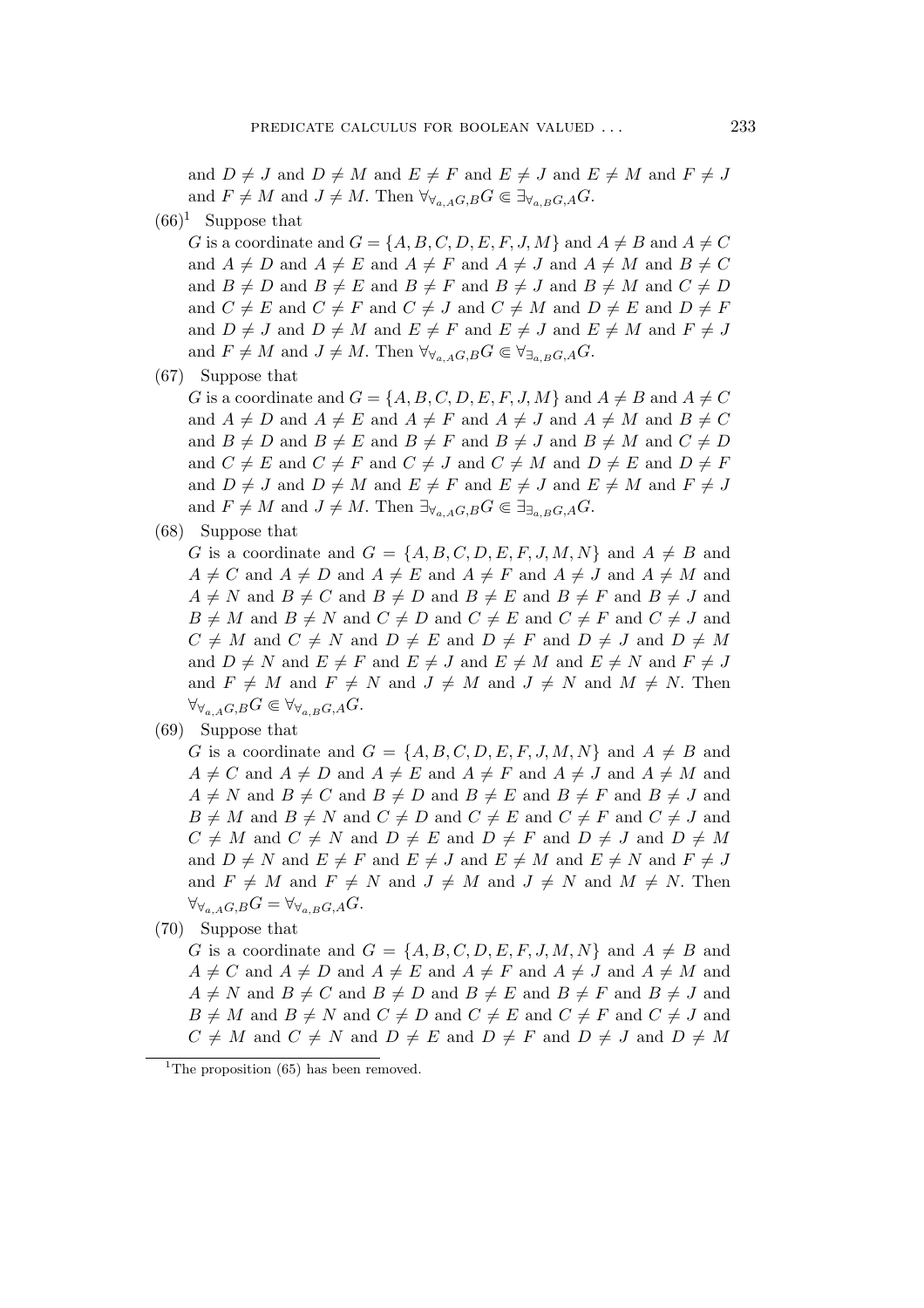and  $D \neq N$  and  $E \neq F$  and  $E \neq J$  and  $E \neq M$  and  $E \neq N$  and  $F \neq J$ and  $F \neq M$  and  $F \neq N$  and  $J \neq M$  and  $J \neq N$  and  $M \neq N$ . Then  $\exists_{\forall_{a,A}G,B} G \in \forall_{\exists_{a,B}G,A} G.$ 

 $(71)$  Suppose that

G is a coordinate and  $G = \{A, B, C, D, E, F, J, M, N\}$  and  $A \neq B$  and  $A \neq C$  and  $A \neq D$  and  $A \neq E$  and  $A \neq F$  and  $A \neq J$  and  $A \neq M$  and  $A \neq N$  and  $B \neq C$  and  $B \neq D$  and  $B \neq E$  and  $B \neq F$  and  $B \neq J$  and  $B \neq M$  and  $B \neq N$  and  $C \neq D$  and  $C \neq E$  and  $C \neq F$  and  $C \neq J$  and  $C \neq M$  and  $C \neq N$  and  $D \neq E$  and  $D \neq F$  and  $D \neq J$  and  $D \neq M$ and  $D \neq N$  and  $E \neq F$  and  $E \neq J$  and  $E \neq M$  and  $E \neq N$  and  $F \neq J$ and  $F \neq M$  and  $F \neq N$  and  $J \neq M$  and  $J \neq N$  and  $M \neq N$ . Then  $\exists_{\exists_{a,B}G, A}G \in \exists_{\exists_{a,A}G,B}G.$ 

 $(72)$  Suppose that

G is a coordinate and  $G = \{A, B, C, D, E, F, J, M, N\}$  and  $A \neq B$  and  $A \neq C$  and  $A \neq D$  and  $A \neq E$  and  $A \neq F$  and  $A \neq J$  and  $A \neq M$  and  $A \neq N$  and  $B \neq C$  and  $B \neq D$  and  $B \neq E$  and  $B \neq F$  and  $B \neq J$  and  $B \neq M$  and  $B \neq N$  and  $C \neq D$  and  $C \neq E$  and  $C \neq F$  and  $C \neq J$  and  $C \neq M$  and  $C \neq N$  and  $D \neq E$  and  $D \neq F$  and  $D \neq J$  and  $D \neq M$ and  $D \neq N$  and  $E \neq F$  and  $E \neq J$  and  $E \neq M$  and  $E \neq N$  and  $F \neq J$ and  $F \neq M$  and  $F \neq N$  and  $J \neq M$  and  $J \neq N$  and  $M \neq N$ . Then  $\exists_{\exists_{a,A}G,B} G = \exists_{\exists_{a,B}G,A} G.$ 

(73) Suppose that

G is a coordinate and  $G = \{A, B, C, D, E, F, J, M, N\}$  and  $A \neq B$  and  $A \neq C$  and  $A \neq D$  and  $A \neq E$  and  $A \neq F$  and  $A \neq J$  and  $A \neq M$  and  $A \neq N$  and  $B \neq C$  and  $B \neq D$  and  $B \neq E$  and  $B \neq F$  and  $B \neq J$  and  $B \neq M$  and  $B \neq N$  and  $C \neq D$  and  $C \neq E$  and  $C \neq F$  and  $C \neq J$  and  $C \neq M$  and  $C \neq N$  and  $D \neq E$  and  $D \neq F$  and  $D \neq J$  and  $D \neq M$ and  $D \neq N$  and  $E \neq F$  and  $E \neq J$  and  $E \neq M$  and  $E \neq N$  and  $F \neq J$ and  $F \neq M$  and  $F \neq N$  and  $J \neq M$  and  $J \neq N$  and  $M \neq N$ . Then  $\forall_{\forall_{a,A}G,B} G \in \exists_{\forall_{a,B}G,A} G.$ 

- $(74)$   $\forall_{\forall_{a,A}G,B} G \in \exists_{\exists_{a,B}G,A} G.$
- $(75)$  Suppose that

G is a coordinate and  $G = \{A, B, C, D, E, F, J, M, N\}$  and  $A \neq B$  and  $A \neq C$  and  $A \neq D$  and  $A \neq E$  and  $A \neq F$  and  $A \neq J$  and  $A \neq M$  and  $A \neq N$  and  $B \neq C$  and  $B \neq D$  and  $B \neq E$  and  $B \neq F$  and  $B \neq J$  and  $B \neq M$  and  $B \neq N$  and  $C \neq D$  and  $C \neq E$  and  $C \neq F$  and  $C \neq J$  and  $C \neq M$  and  $C \neq N$  and  $D \neq E$  and  $D \neq F$  and  $D \neq J$  and  $D \neq M$ and  $D \neq N$  and  $E \neq F$  and  $E \neq J$  and  $E \neq M$  and  $E \neq N$  and  $F \neq J$ and  $F \neq M$  and  $F \neq N$  and  $J \neq M$  and  $J \neq N$  and  $M \neq N$ . Then  $\forall_{\forall_{a,A}G,B} G \in \forall_{\exists_{a,B}G,A} G.$ 

 $(76)$  Suppose that